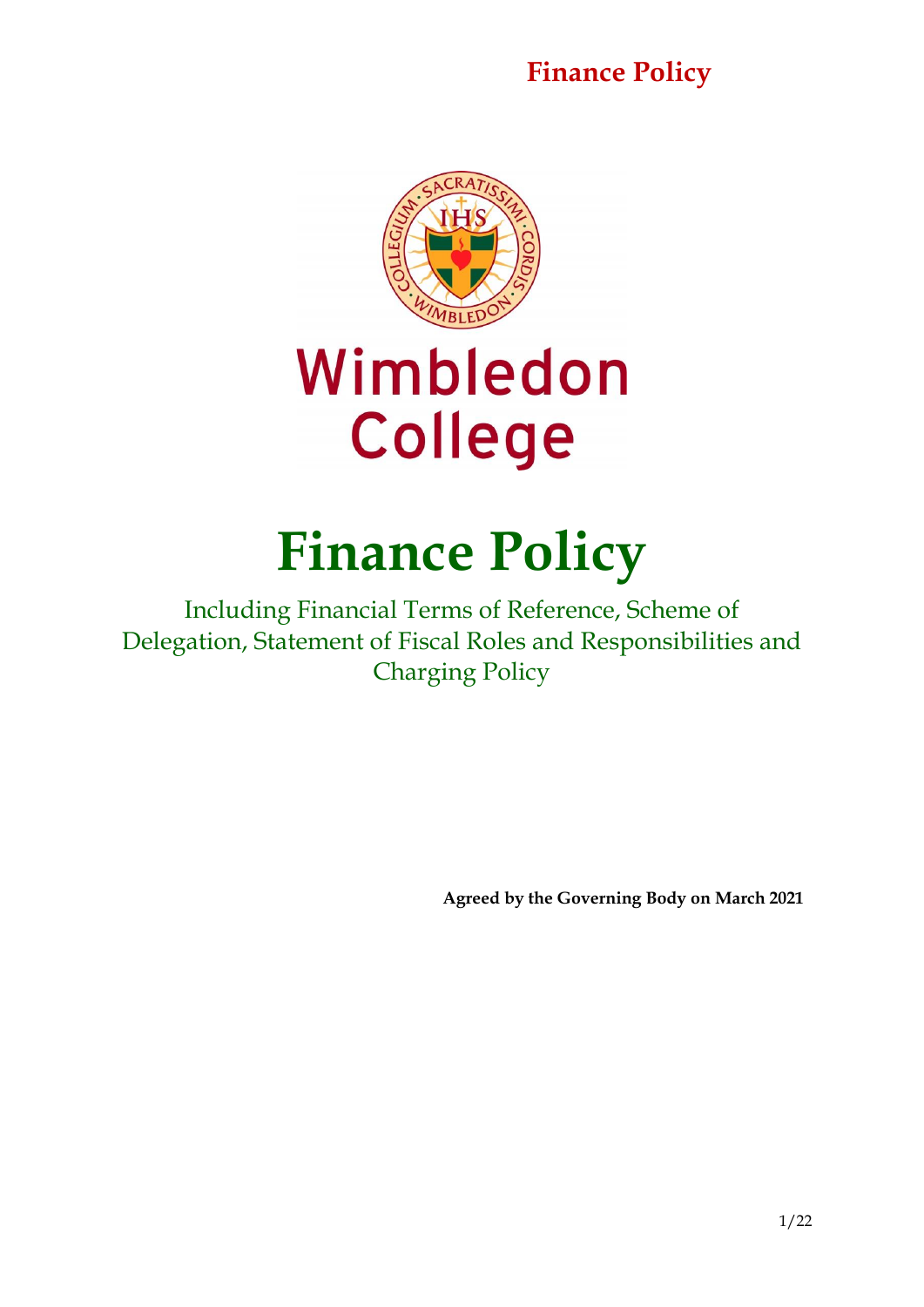- *Preamble* 1.1 This Finance Policy sets out the financial management structure and procedures at Wimbledon College.
	- 1.2 The Local Authority (the London Borough of Merton) publishes its *Scheme for Financing Schools* (herein referred to as the Scheme), which provides the parameters for the delegation of the budget to the school. The Scheme is supplemented by further financial regulations in the publication *On the Right Track*. The aim of Wimbledon College's Finance Policy is to apply Local Authority guidance and regulation to the school's finances.
- *The Governing Body* 2.1 The Governing Body was incorporated under the *School Governance (Constitution) (England) Regulations 2003* on 1st January 2006. The statutory responsibilities of the Governing Body are detailed in Section 21 of the *Education Act 2002*.
	- 2.2 The Governing Body is ultimately responsible for the financial affairs of Wimbledon College. It exercises this responsibility by establishing clear levels of delegation to the Finance, Personnel & Resources Committee, to other Committees of the Governing Body, and to the Headteacher. The Headteacher and the Finance, Personnel & Resources Committee may delegate to other members of staff ensuring appropriate clarity of responsibility and separation of duties to secure the effective and efficient administration of the school's financial affairs.
	- 2.3 The Governing Body has a strategic role in the financial management of the school. Its key responsibilities include:
		- a) Approval of the annual budget
		- b) Approval of the 3-year financial plan
		- c) Authorisation of school's financial value standard (**SFVS**) and assurance forms
		- d) Setting financial priorities through the school development plan
		- e) The appointment and salary of the Headteacher
		- f) Determination of the staff complement and pay policy for the school
		- g) Authorisation of terms of reference for all governors' committees
		- h) Authorisation of non-budgeted expenditure and virements subject to the limits set out in section 9.2 below.
		- i) Approving financial regulations and procedures
		- j) Acting as critical friend to the Headteacher and senior staff
	- 2.4 The full Governing Body meets at least four times a year (twice in the Autumn Term and once each in the Lent and Summer Terms).
	- 2.5 All meetings of the Governing Body and its committees are minuted and the signed copy of the minutes is held by the Headteacher's PA. The Clerk to the Governors also keeps a copy of the minutes.
	- 2.6 At the beginning of each meeting, governors are asked to declare any interest. Once a year a register of pecuniary interest is obtained from governors by the Clerk to the Governors.
	- 2.7 If there are serious concerns over the school's finances, the Governing Body will report these to the Director of Corporate Services and the Director of Children, Schools and Families in the Local Authority.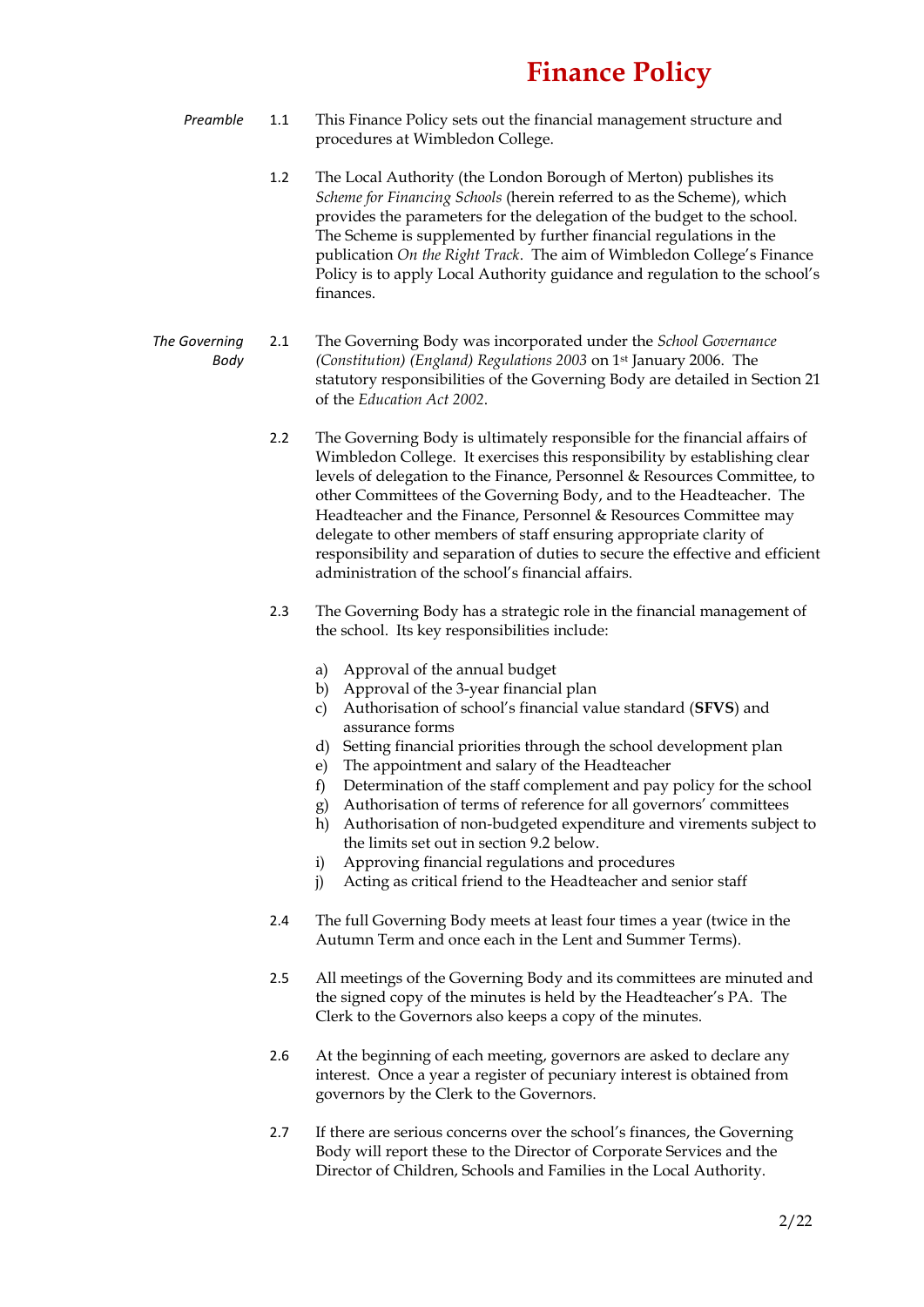- *Finance, Personnel & Resources Committee* 3.1 The Finance, Personnel & Resources Committee shall have at least five governor members. The Headteacher and School Business Manager shall usually attend Finance, Personnel & Resources Committee meetings.
	- 3.2 The Governing Body shall appoint a Chair of the Finance, Personnel & Resources Committee.
	- 3.3 The Finance, Personnel & Resources Committee shall be considered quorate if at least three governors are present.
	- 3.4 The Finance, Personnel & Resources Committee meets termly, usually before each full Governing Body meeting (except the September meeting).
	- 3.5 The responsibilities of the Finance, Personnel & Resources Committee include:
		- a) Ensuring that the school complies with appropriate financial management standards.
		- b) Providing guidance and assistance to the Headteacher and governors in all matters relating to budgeting and finance, and defining financial responsibilities clearly.
		- c) Reviewing budget monitoring reports which contain detailed statements of income and expenditure, detailed departmental budgets and other evidence of delegated financial control, and ensuring that full explanations are available. These reports must include original FMS system data.
		- d) Reporting on the schools finances at full Governing Body meetings.
		- e) Ensuring a recovery plan is put in place if a budget goes into deficit.
		- f) Overseeing the spending of surpluses.
		- g) Preparing and reporting on income and expenditure to a full meeting of governors annually and such supplementary estimates as may be required.
		- h) Preparing and reporting on a 3-year financial plan to a full meeting of governors.
		- i) Reviewing tenders received for contracts up to the set limits and agreeing which contractors are to be awarded contracts and making recommendations to the full Governors Body as necessary.
		- j) Ensuring each committee member completes an annual written declaration of interests and ensuring the opportunity is given to declare and record any conflict of interest at the beginning of each meeting of governors.
		- k) Authorising expenditure according to the set limits.
		- l) Receiving requests for authorisation to vire expenditure between budget headings according to the set limits.
		- m) After due consideration of costs and quality issues, approving the continuation or cessation of contracts, including Service Level Agreements (SLAs) with the Local Authority.
		- n) From time to time as needed, undertaking reviews in conjunction with the Headteacher, of the management organisation, accountancy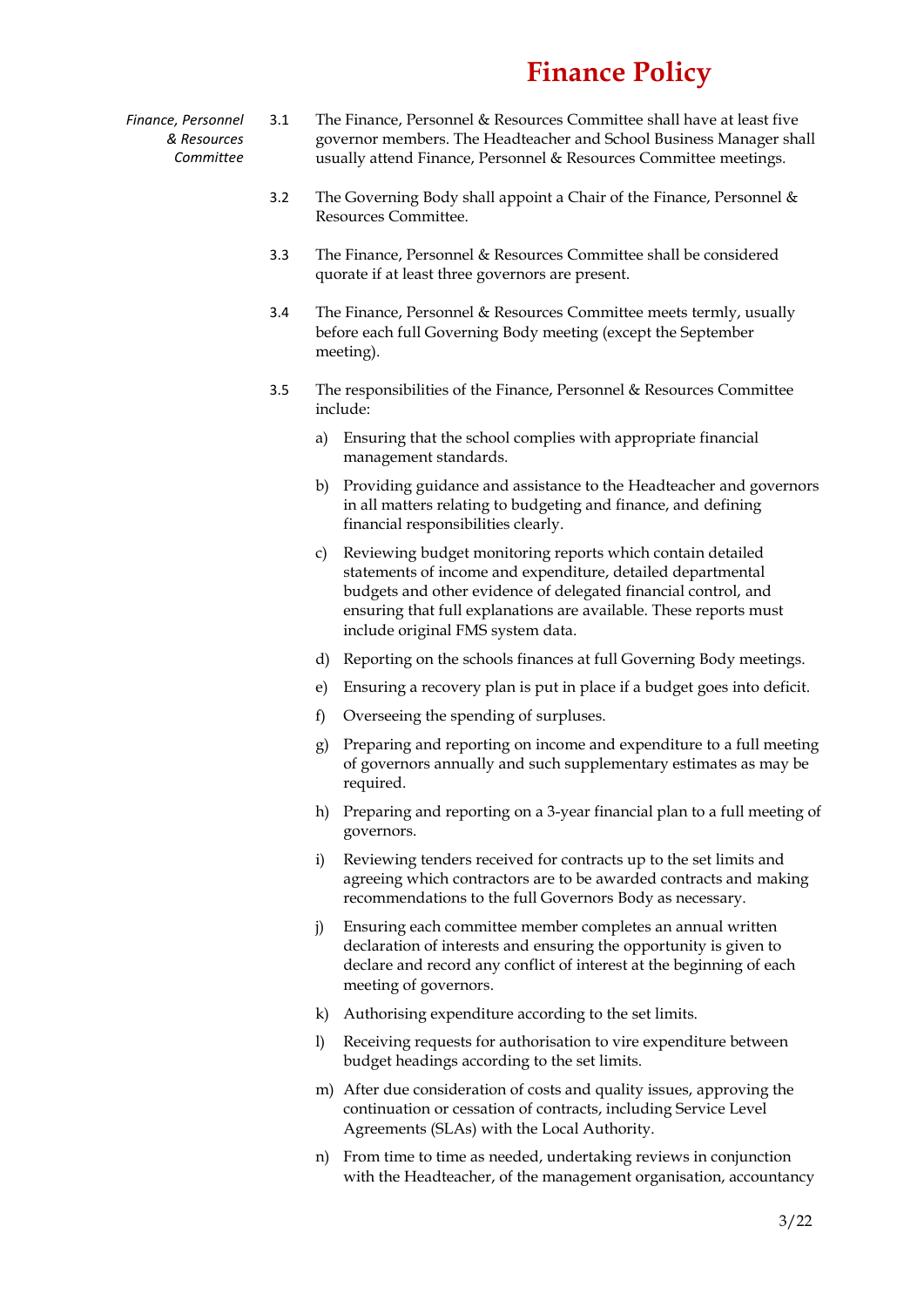systems and financial procedures of the school and their effectiveness, including access to the computer systems.

- o) Reviewing this Finance Policy annually and proposing any amendments to the Governing Body.
- p) Contributing to the School Development Plan.
- q) Appointing an independent and competent reviewer for school funds not delegated under the Local Authority Scheme (ie. the Trust funds) and ensuring that this review is presented to the Governing Body.
- r) Reviewing Internal and External Audit reports and commenting to the Governing Body on recommendations, and ensuring implementation of recommendations through a plan of action.
- s) Approving the writing off of debts according to the set limits.
- t) Participating in any consultation with the Local Authority on funding reviews and amendments to the Scheme for Financing Schools and making recommendations to the Governing Body, on an annual basis, on the formal approval and adoption of the Scheme for Financing Schools.
- u) Participating in staffing reviews, redundancy plans, and implementing staff pay policy.
- v) To review the school Whistle blowing policy
- w) Ensuring the school maintains an up-to-date asset register.
- x) Overseeing the care of school buildings, grounds and property.
- *Headteacher* 4.1 The Headteacher has responsibility for overall supervision of the day-today financial affairs of the school.
	- 4.2 The Headteacher may delegate specific responsibilities to members of staff, ensuring adequate separation of duties in both manual tasks and financial systems.
	- 4.3 The Headteacher will monitor the financial position of the school on a regular basis (not less than once a month).
	- 4.4 The Headteacher is responsible for the preparation and presentation to the Finance, Personnel & Resources Committee and to the full Governing Body of reports on the school's finances.
	- 4.5 The Headteacher is responsible for initiating consultations with the Chair of Governors and the Chair of the Finance, Personnel & Resources Committee on any significant and exceptional financial circumstances or any financial matter that is causing concern. He should report to the Chair of Governors:
		- a) Any failure in any material respect of any member of the school staff to comply with these procedures.
		- b) Any circumstances which could adversely affect the school's finances.
		- c) Any matter of serious concern in relation to the school's finances.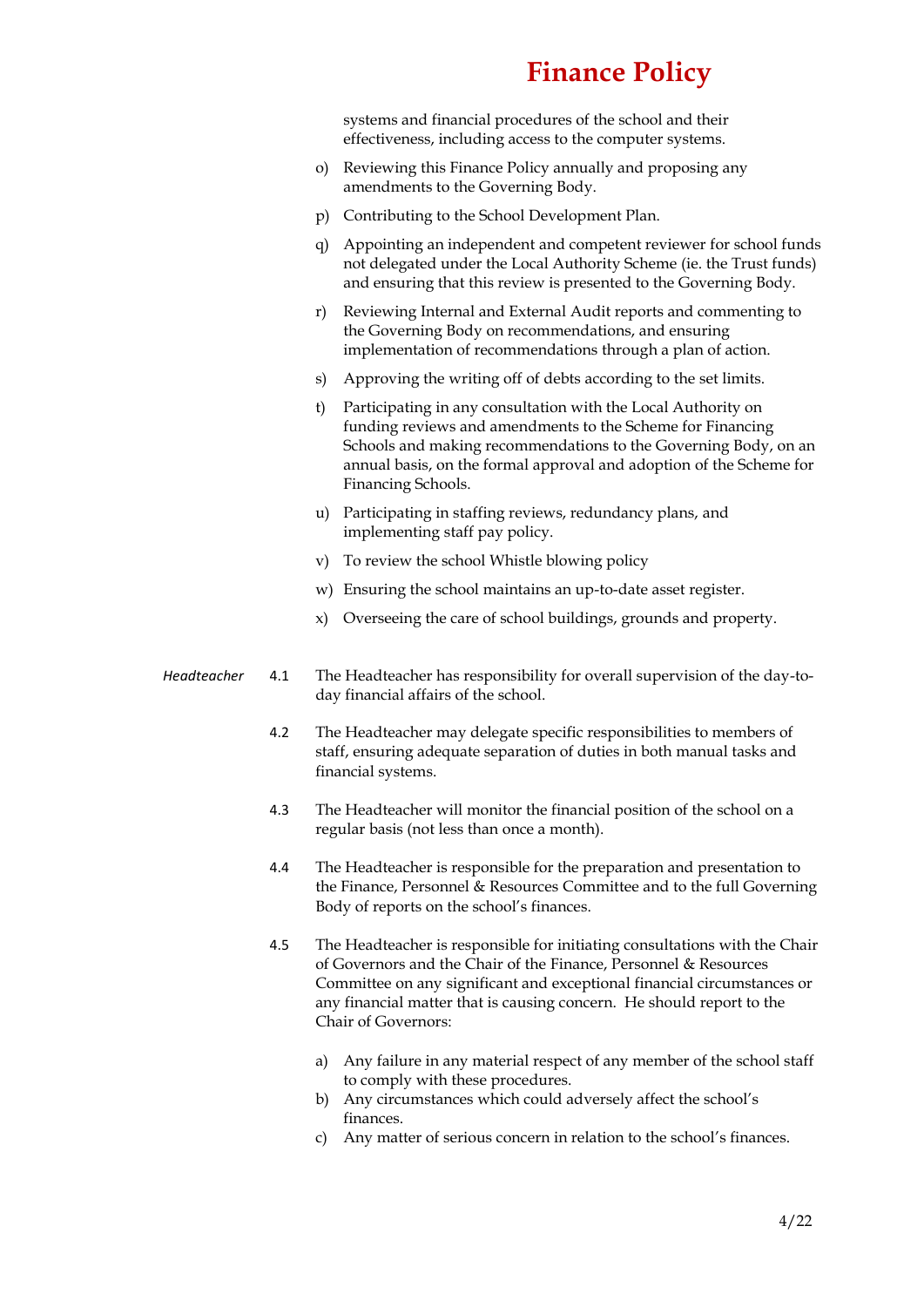- 4.6 The Head Teacher may amend the agreed budget by virement between budget headings up to the set limits and may authorise the purchase of individual items up to the set limits.
- *First Deputy Head* 5 In the absence of the Headteacher, the First Deputy Head will have the authority of the Headteacher to continue the day-to-day running of the school's financial affairs. In exceptional circumstances, additional authority may be obtained from the Chair of Governors or Chair of the Finance, Personnel & Resources Committee.
	- *School Business Manager* 6.1 The School Business Manager will undertake such duties or responsibilities relating to financial matters as may be required of him/her by the Headteacher. In exceptional circumstances, additional authority may be obtained from the Chair of Governors or Chair of the Finance, Personnel & Resources Committee.
		- 6.2 The School Business Manager has responsibility for reporting to the Headteacher any failure in any material respect of any member of the school staff to comply with the procedures set out in Local Authority and Wimbledon College regulations and policies, any circumstances which could adversely affect the school's finances, or any matter of serious concern in relation to the school's finances.
		- 6.3 The School Business Manager is to liaise with the Chair of the Finance, Personnel & Resources Committee and to ensure that appropriate reports, budgets and accounts are prepared in good time Finance, Personnel & Resources Committee meetings and that the decisions of the committee are communicated and acted upon.
		- 6.4 The School Business Manager is responsible for managing and leading those who work in the Finance Office and other staff in respect of any financial roles they may have. The School Business Manager is linemanaged by the Headteacher.
		- 6.5 The other responsibilities of the School Business Manager include:
			- a) Monitoring day-to-day financial records and reconciling them with the records of the Local Authority as appropriate.
			- b) Preparing reports from the school's accounting system that will show the position of the school's finances as may be required by the Headteacher and governors.
			- c) Ensuring on a day-to-day basis that the financial procedures as set out in this document and Local Authority guidance and regulations are followed by all who may be involved in the school's finances.
			- d) Managing staff appointed to undertake duties involving any aspect of the school's finances.
			- e) Viring between budget headings according to the set limits.
			- f) Authorising orders according to the set limits.

| Premises Manager      | 6.6 | The facilities Manager may authorise timesheets for staff who work       |
|-----------------------|-----|--------------------------------------------------------------------------|
|                       |     | under their direction                                                    |
| <b>Budaet Holders</b> | 7.1 | All budget holders are members of the School Leadership Team. Budget     |
|                       |     | holder approval is required for all orders and payments up to the limits |

set for each heading in the annual budget.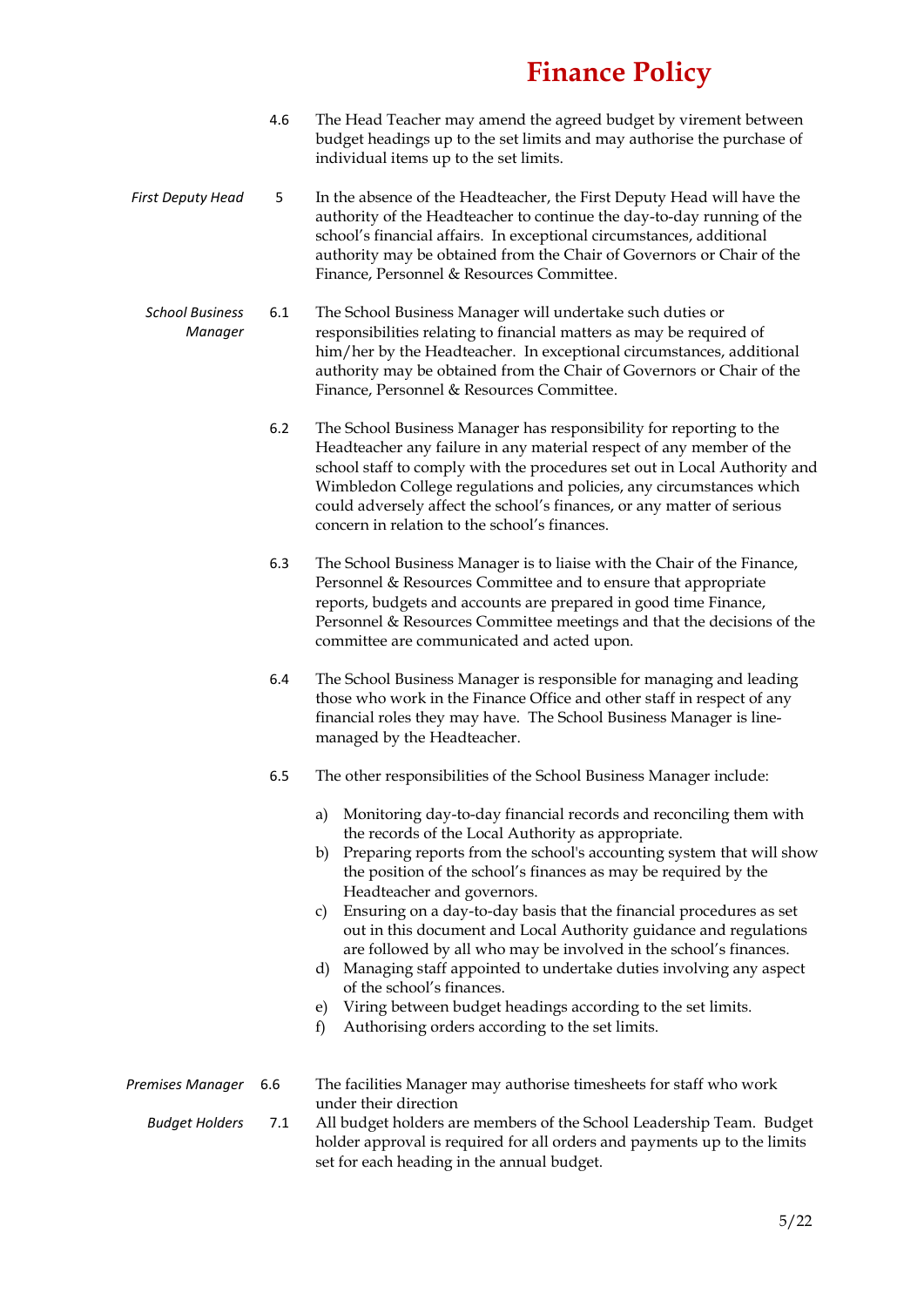- *Finance Office* 8.1 Finance office staff work under the direction of the School Business Manager.
	- *Delegated Authority* 9.1 The Governing Body has considered the extent to which it wishes to delegate financial authority to the Headteacher and other staff, including the power of virement between budget headings and has formally recorded its decision (and any revisions) in the minutes.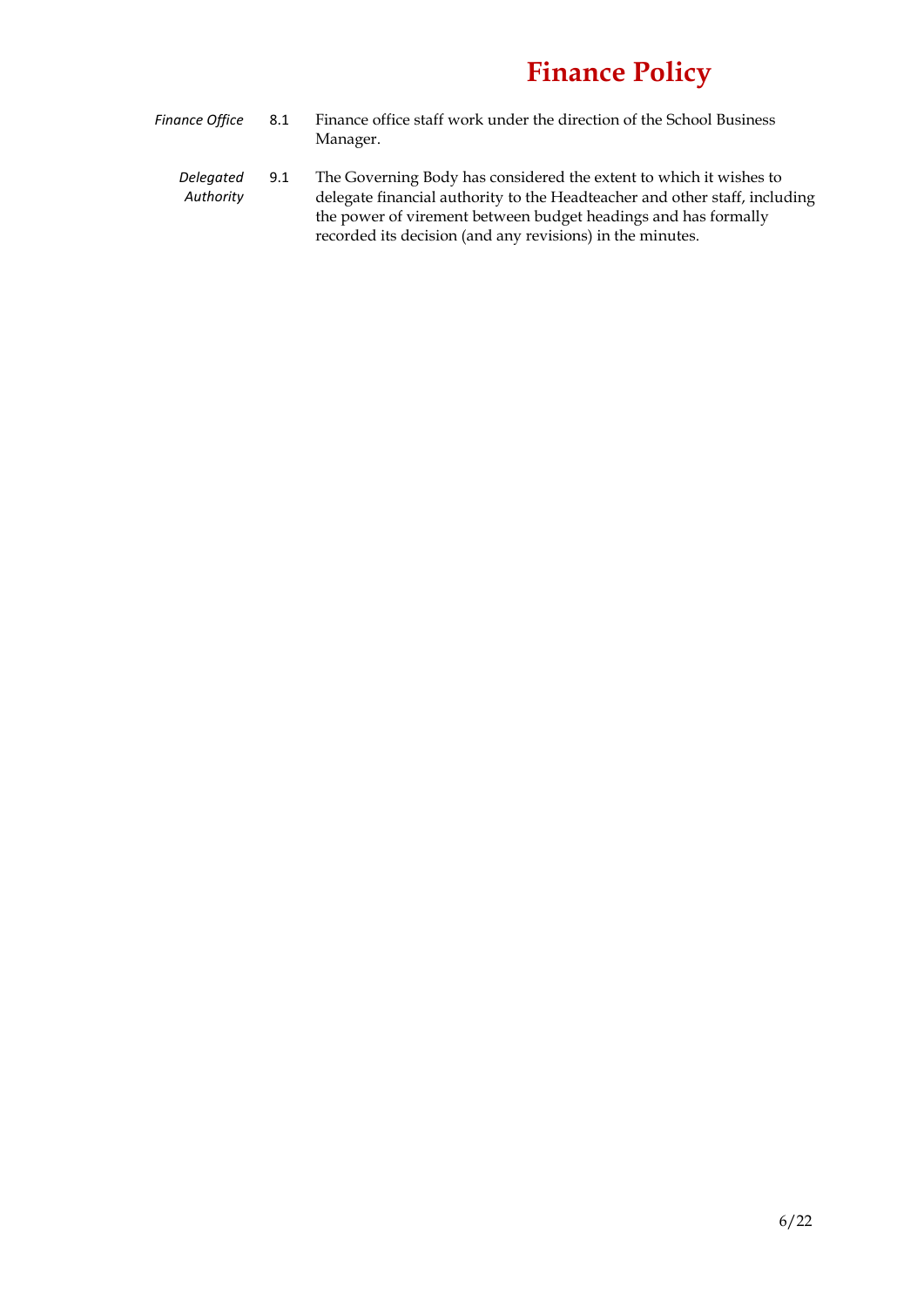9.2 The delegation of financial authority and set limits are as follows:

|                                                                                    | Full Governing Body | Finance, Personnel &<br>Resources Committee | Chair of Governors | Headteacher | Deputy Head | School Business Manager | SLT/<br>/Budget Holders | Senior Finance<br>dminictrator |
|------------------------------------------------------------------------------------|---------------------|---------------------------------------------|--------------------|-------------|-------------|-------------------------|-------------------------|--------------------------------|
| Approval of Annual<br>Budget<br>and 3-Year Budgets                                 |                     |                                             |                    |             |             |                         |                         |                                |
| Virements over £25k                                                                |                     |                                             |                    |             |             |                         |                         |                                |
| Virements under £25k                                                               |                     |                                             |                    |             |             |                         |                         |                                |
| Virements under £10k                                                               |                     |                                             |                    |             |             |                         |                         |                                |
| Authorisation of orders,<br>payments, contracts, leases<br>and cheques over £250k  |                     |                                             |                    |             |             |                         |                         |                                |
| Authorisation of orders,<br>payments, contracts, leases<br>and cheques up to £250k |                     |                                             |                    |             |             |                         |                         |                                |
| Authorisation of orders,<br>payments, contracts, leases<br>and cheques up to £50k  |                     |                                             |                    |             |             |                         |                         |                                |
| Authorisation of orders and<br>payments up to £5k                                  |                     |                                             |                    |             |             |                         |                         |                                |
| Authorisation of petty cash<br>payments up to £50                                  |                     |                                             |                    |             |             |                         |                         |                                |
| Authorisation of petty cash<br>payments up to £150                                 |                     |                                             |                    |             |             |                         |                         |                                |
| Appointment of<br>Headteacher                                                      |                     |                                             |                    |             |             |                         |                         |                                |
| Appointment of permanent<br>Teaching and Support Staff                             |                     |                                             |                    |             |             |                         |                         |                                |
| Appointment of Temporary<br>Teaching and Support Staff<br>and Supply Staff         |                     |                                             |                    |             |             |                         |                         |                                |

*Pecuniary Interest* 10.1 The school holds a register of business interests. Any employee or governor, or a close relative of either who could be considered to be a supplier of works, services or goods or have a financial interest in the company, must register such an interest and ensure that the record is confirmed or updated on an individual basis at least annually. If a governor is present at a meeting that involves awarding a contract for works, goods or services, where a governor has a pecuniary interest, then he will disclose the fact at the meeting and will not take part in the consideration or vote on the matter. The register of business interests of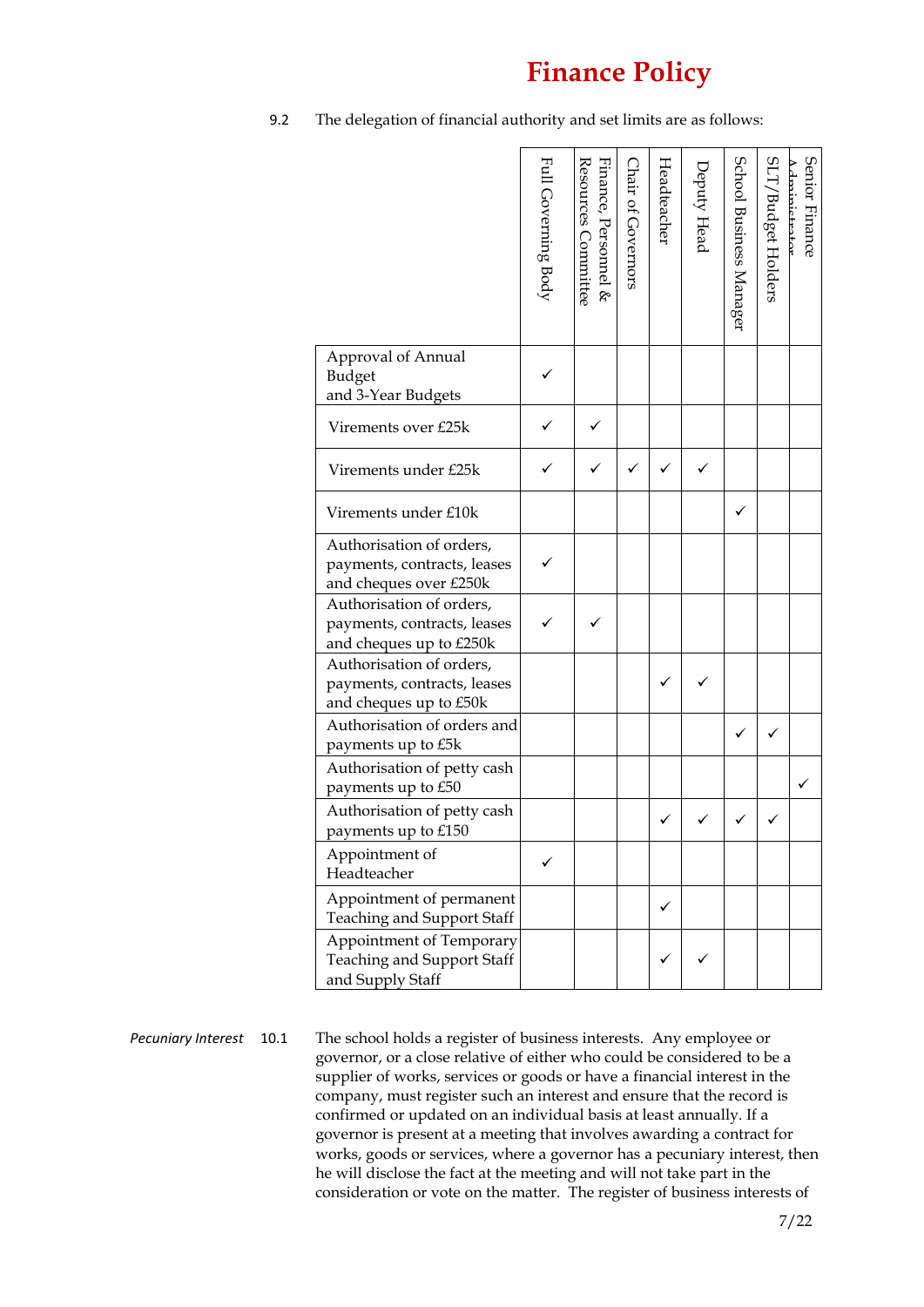staff is maintained and kept by the Clerk to the Governing Body. The register of staff interests shall be updated in September each year.

- 10.2 No governor or member of staff will accept gifts or hospitality from current or potential suppliers, or obtain an interest in the disposal of school equipment or property or school materials surplus to requirements, or will take or hold any interest in any equipment or property held or used for the school.
- 10.3 Gifts of small value (less than  $£25$ ) which may be given by pupils or parents in thanks to teachers and support staff may be accepted with the authorisation of the Headteacher.
- *Best Value* 11 The Governing Body is committed to best value in all aspects of the operation of the school. This includes the deployment of staff and resources, the maintenance of buildings and equipment, the purchase of goods, services and capital works and in all other decisions made by the Governing Body and staff.
- *Budget Management Policy* 12 It is the aim of the Governing Body to ensure that financial resources made available to the school are used in an efficient and effective way. Financial decisions will be made after consideration of:
	- a) priorities identified in the school development plan
	- b) the curriculum, pastoral and wider needs of pupils and staff
	- c) the need to maintain the fabric and facilities of the school's buildings and grounds

*Budget Schedule* 13.1 Planning for the detailed annual budget begins in November/December each year following the Governors' agreement of the school development plan. Outline budget proposals are prepared by the school leadership team and the School Business Manager and presented to the Finance, Personnel & Resources Committee.

- 13.2 The school receives its indicative budget from the Local Authority in February/March and then prepares a draft budget for Governors.
- 13.3 The school receives its final budget from the Local Authority in March/April and the Governors will agree the school's final budget by 1st June.
- 13.4 The budget is reviewed each month at a school leadership team meeting and at all Finance, Personnel & Resources Committee meetings.
- 13.5 Alongside the detailed annual budget, a three-yearly budget based on Local Authority projections will also be prepared.
- *Benchmarking* 14 In preparing the annual budget, the Finance, Personnel & Resources Committee will examine financial benchmarking data and consider whether adjustments should be made to the school's own distribution of resources.
- *Self-Assessment* 15 The School Business Manager will prepare a detailed report, on the School Financial Value Standard (SVFS) assurance forms (the Governing Body's self-evaluation exercise), for the Finance, Personnel & Resources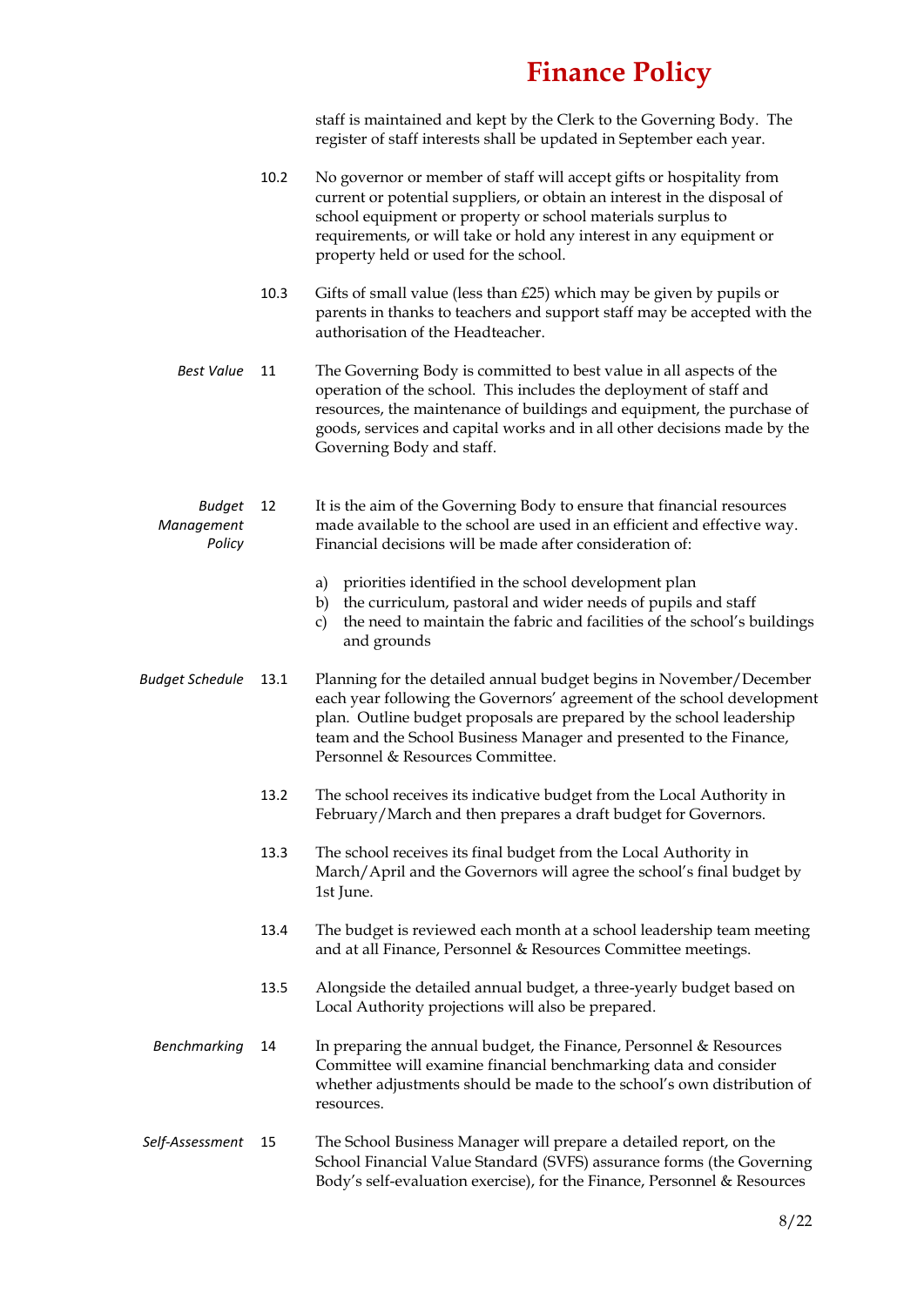Committee. This is for formal discussion at committee and must be signed by the chair and sent to LA's Finance Department on an annual basis before 31st March.

- *Balances* 16 The aim of the Governing Body is to spend appropriately at least 95% of the delegated budget to the benefit of boys currently in the school. Funds will only be set aside and carried forward from one year to the next where governors have agreed a clear case for doing so.
- *Budget Control and Monitoring*  17.1 The School Business Manager prepares a monthly report of actual performance against budget with explanations of the main variance for the Headteacher and Finance, Personnel & Resources Committee as required.
	- 17.2 The School Business Manager will issue a monthly report to each Budget holder detailing both budgeted and actual expenditure.
	- 17.3 Each month the School Business Manager will complete:
		- a) Bank reconciliations
		- b) VAT return
		- c) Payroll reconciliation and clearance of suspense file (received evidence from FMS)
		- d) Monthly income advances entered on FMS (received evidence from FMS)
		- e) School Fund bank reconciliation
		- f) Monthly monitoring report

These monthly tasks will be completed by the 15th of the month and reported to the Local Authority within three weeks of the end of the month.

- *Reporting to the*  18.1 The school uses the accruals basis of accounting.
- *Local Authority*
	- 18.2 The Senior Finance Administrator will submit monthly bank reconciliations to the Local Authority. The VAT return is also sent to the Local Authority. Monitoring reports are completed monthly and are
	- 18.3 The School Business Manager will complete a Year End Pre-Certification Checklist at the point of closure of the accounts and send it to the Local Authority. This will be reported to the Governors at the next opportunity.
	- 18.4 A Final Statement will be submitted to the Local Authority at year end.
- *Reporting to the DfE* 19.1 The School Business Manager will draft the Consistent Financial Reporting Return to the Local Authority as part of the end of year arrangements. The Local Authority will then forward this to the Department for Education (DfE).

available to the Local Authority on request.

19.2 The School Business Manager will complete the Annual Assurance Return to the DfE accounting for Devolved Formula Capital (DFC) funding which is received directly into the school's bank account from the DFE each year.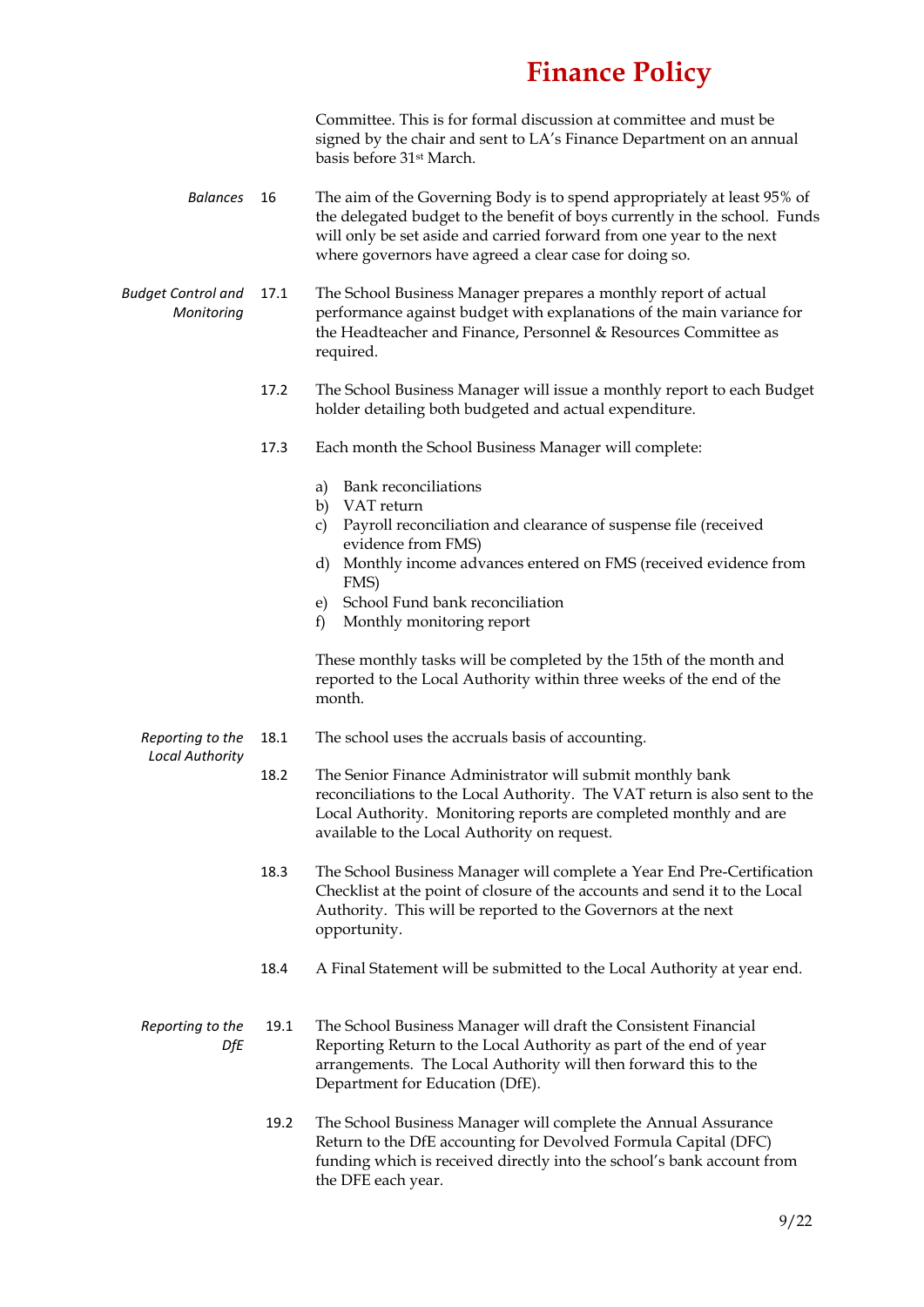- *Accounting Systems* 20.1 The school maintains adequate accounting and other financial records and these are subject to audit by the Local Authority's audit processes.
	- 20.2 The proper functioning of the accounting system is the responsibility of the School Business Manager. In prolonged absence of the School Business Manager, arrangements will be made to appoint temporary cover.
- *Accounting Records* 21.1 Only authorised staff are permitted access to accounting records that are securely retained when not in use. A list of authorised staff is given in the Appendix.
	- 21.2 Alterations to any original documents such as cheques, invoices, orders and other vouchers are made clearly in ink. Correcting fluid or the erasure of information is not to be used.
	- 21.3 Current documents are kept in the Finance Office.
	- 21.4 Accounting records including invoices, delivery notes, and bank statements etc., are retained in hard copy for six years, plus the current year, in a secure store on the school site.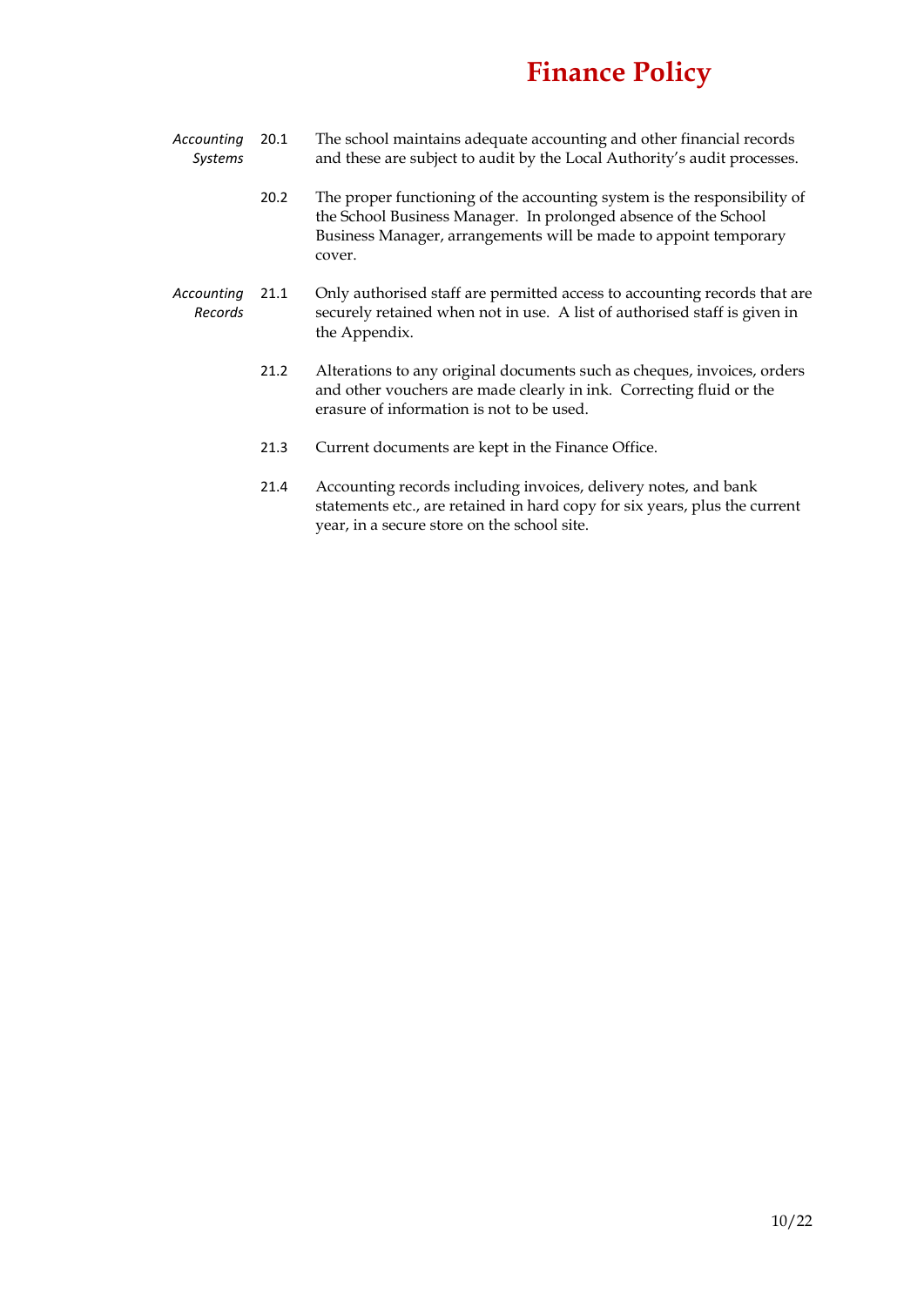- *Segregation of duties*
- In the interests of public accountability and for the protection of staff, financial duties are segregated as follows:

| Individual                | Responsibility                               |  |  |
|---------------------------|----------------------------------------------|--|--|
| <b>Budget Holders</b>     | Authorise requests for placing of orders and |  |  |
|                           | petty cash within delegation of authority    |  |  |
|                           | limits.                                      |  |  |
|                           | Remaining within authorised budget level     |  |  |
| Staff                     | To raise requisitions and seek SLT           |  |  |
|                           | authorisation before placing orders.         |  |  |
|                           | To demonstrate value for money by obtaining  |  |  |
|                           | number of quotes within agreed expenditure   |  |  |
|                           | levels.                                      |  |  |
|                           | Checking of deliveries against orders and    |  |  |
|                           | passing invoices as correct and valid for    |  |  |
|                           | payment                                      |  |  |
| <b>Finance Assistants</b> | Processing authorised orders and match to    |  |  |
|                           | agreed invoices on financial systems.        |  |  |
| Senior Finance            | Bank accounts reconciliation                 |  |  |
| Administrator             | Preparation of VAT returns                   |  |  |
|                           | Payment and reconciliation of Petty cash     |  |  |
|                           | Entering SLT authorisation on Financial      |  |  |
|                           | systems                                      |  |  |
| <b>School Business</b>    | Ensuring the school meets LA financial       |  |  |
| Manager                   | requirements                                 |  |  |
|                           | Ensuring budgets are not exceeded or report  |  |  |
|                           | where there is an approved overspend         |  |  |
|                           | Authorisation/ entering SLT authorisation    |  |  |
|                           | on Financial systems Authorisation of        |  |  |
|                           | cheques and BACS payments                    |  |  |
|                           | Preparation of FMS capitation returns to LA  |  |  |
|                           | Preparation of budgets                       |  |  |
|                           | Monthly SLT budget review                    |  |  |
|                           | Reports to Governing Body                    |  |  |
| <b>Facilities Manager</b> | In the absence of the SBM, entering          |  |  |
|                           | SLT/budget holder authorisation on           |  |  |
|                           | Financial systems                            |  |  |
| Deputy Heads              | Authorisation of orders above £50k.          |  |  |
|                           | Authorisation of cheques and BACS            |  |  |
|                           | payments                                     |  |  |
| Headteacher               | Ensuring budgets are not exceeded            |  |  |
|                           | Authorisation of orders, cheques and BACS    |  |  |
|                           | payments                                     |  |  |
| Governing Body            | Ensuring budgets are not exceeded            |  |  |
|                           | Authorisation of some final orders and       |  |  |
|                           | cheques                                      |  |  |

*Purchasing* 23 The limits of authorisation to purchase are set out in section 9.2 above.

*Tendering* 24.1 Purchases with a value greater than £100,001 are put out to formal tender or a framework agreement to be accessed. Wimbledon College uses the services of professional tending services, for example through School's Buying Club or London Borough of Merton Maintenance, Wilby & Burnett Project Management Service.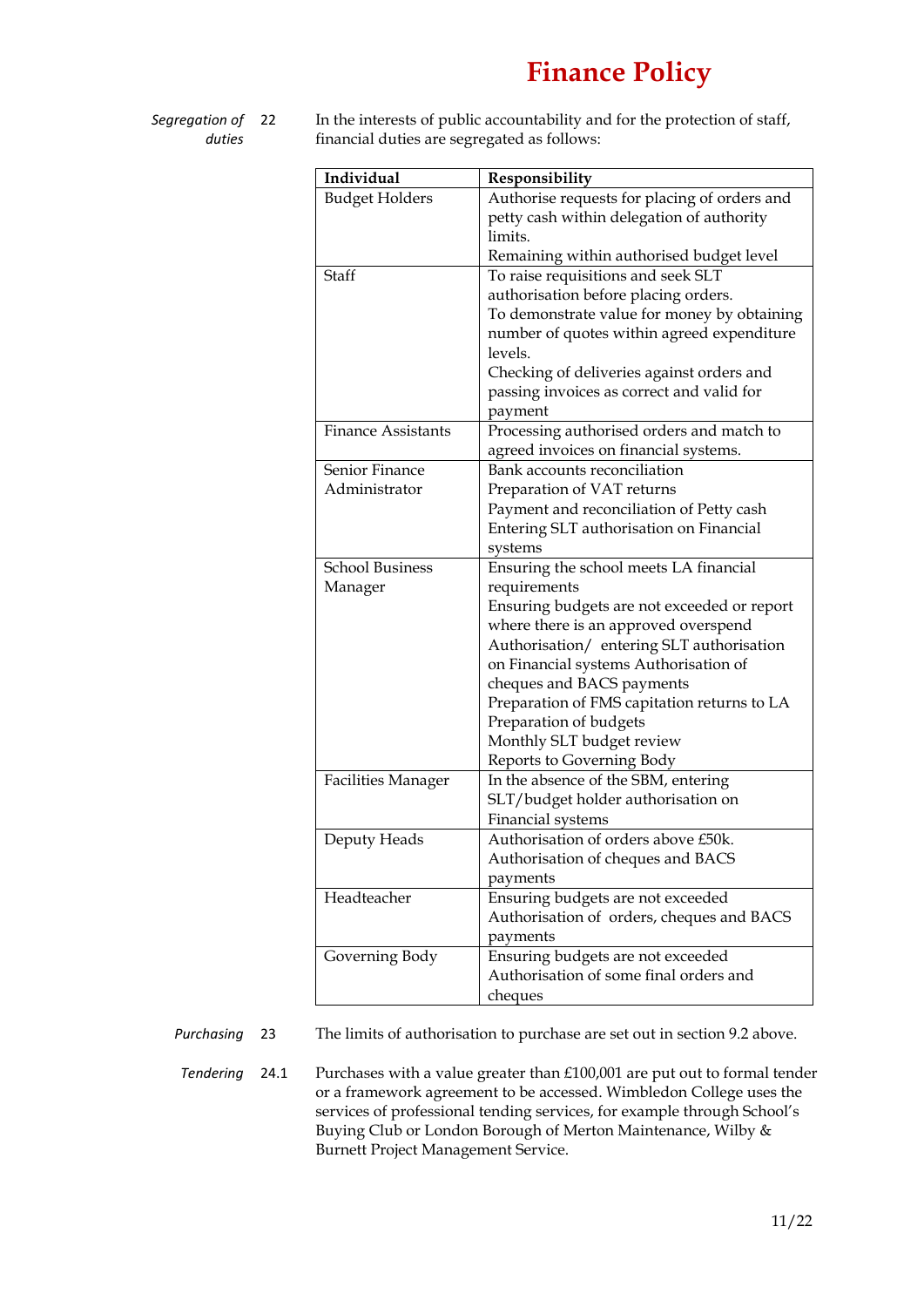Where these services are not used the following tendering procedure would be followed:

- a) A specification is prepared by the budget holder, authorised by a Deputy Head and publicly advertised via appropriate medium (website, trade journal or local newspaper)
- b) The invitations to tender will include :
	- An introduction/background to the project
	- The scope and objectives of the project
	- Any technical requirements
	- Implementation details for the project
	- The terms and conditions of the tender and
	- The form and date of required response to the school
- c) All replies should be addressed to the School Business Manager in a plain sealed envelope marked 'Tender' to reach him/her by a specified date. All replies are kept sealed until that date.
- d) All tenders are opened at the same time in the presence of the Headteacher, at least one Governor.
- e) Where e-tendering is used, sealed bids may be performed using an eprocurement web site. Bids may be sent via the e-procurement site, they release them the day after closing date set.
- f) No contractor will be permitted to amend the tender after the deadline.
- g) The School Business Manager will retain all relevant tenders and correspondence for at least a year.
- h) Where contracts under seal provide for payments to be made in instalments, the School Business Manager ensures a contract register is maintained which shows the state of the account on each contract together with related professional fees and other payments.
	- i) The decision to award the purchase to one of those tendering is taken by the Finance, Personnel & Resources Committee.
- j) Where expenditure is not included in the budget or anticipated expenditure exceeds the budget allocation, the decision as to which tender to accept is taken by the full Governing Body.
- k) The reasons for accepting a particular tender are documented by the Clerk to the Governors, especially if it is decided to accept other than the lowest tender. All decisions are reported to the Governing Body.
- 24.2 The following points are considered when deciding which tender to accept:
	- a) Overall price and the individual items or services which make up that price
	- b) Whether there are any hidden or additional costs which the school will have to incur to obtain a satisfactory product
	- c) Whether there is scope for negotiation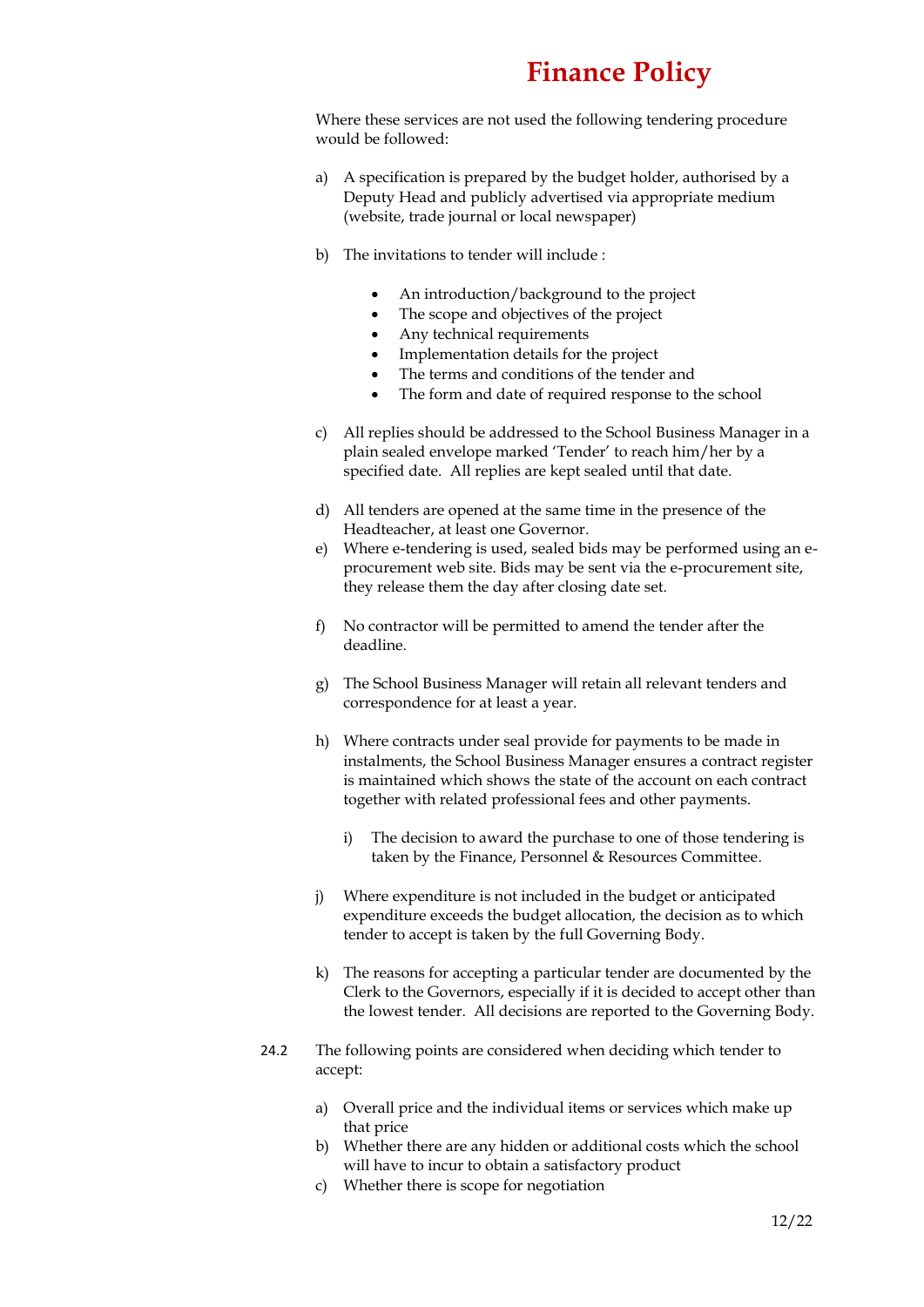- d) The qualifications and experience of the supplier
- e) How well any specifications or technical requirements laid down by the school will be met
- f) Whether it is possible to obtain certificates of quantity
- g) The suppliers own quality control procedure, pre-sales
- demonstrations and after sales service
- h) The financial status of the supplier
- i) References from other schools or users
- 24.3 Once a tender is accepted an order is issued to the supplier in the normal way.
- 24.4 The Contracts Register is kept by the Facilities Manager.
- *Quotations* 25 For purchases below £100,000, budget holders are expected to purchase objectively using catalogue prices for standard items and verbal or written quotations otherwise. A specified number of quotations are required as follows:

| Up to $£3,000$               | One verbal or written quotation  |  |  |
|------------------------------|----------------------------------|--|--|
| £3,001 - £10,000             | Two verbal or written quotations |  |  |
| £10,001-£40,000              | Three or more written quotations |  |  |
| £40,001-£100,000             | Four or more written quotations  |  |  |
| £100,001- Public             | Tender Exercise/Framework        |  |  |
| <b>Contracts Regulations</b> | Agreement                        |  |  |
| (2020) Threshold             |                                  |  |  |
| Over PCR Threshold-          | TED - Tender Exercise            |  |  |
| Services £183,330            |                                  |  |  |
| Works £4,733,252             |                                  |  |  |

Quotations are attached to the office copy of the purchase order.

- *Purchase Orders* 26.1 Written, numbered orders are used for all goods and services. Budget holders prepare a written order on the standard form and pass it to the Finance Office where it is entered onto the FMS system and an official order is generated and posted.
	- 26.2 Orders are only made by telephone or online if necessary but a written order must always be submitted to the Finance Office at the same time.
	- 26.3 Orders are only used for goods and services provided to the school. Individuals may not use official orders to obtain goods and services for private use.
	- 26.4 When an order is cancelled reasons for cancellation are recorded on the FMS system.
	- 26.5 The FMS system keeps a record of all orders placed that have been invoiced. The Senior Finance Administrator produces a listing of such orders at the request of the Headteacher or any budget holder.
	- 26.6 Payments to individual members of staff are only made on production of a receipt or other certification that payment has been made and in general should not exceed £500 in value. Reimbursement requests are approved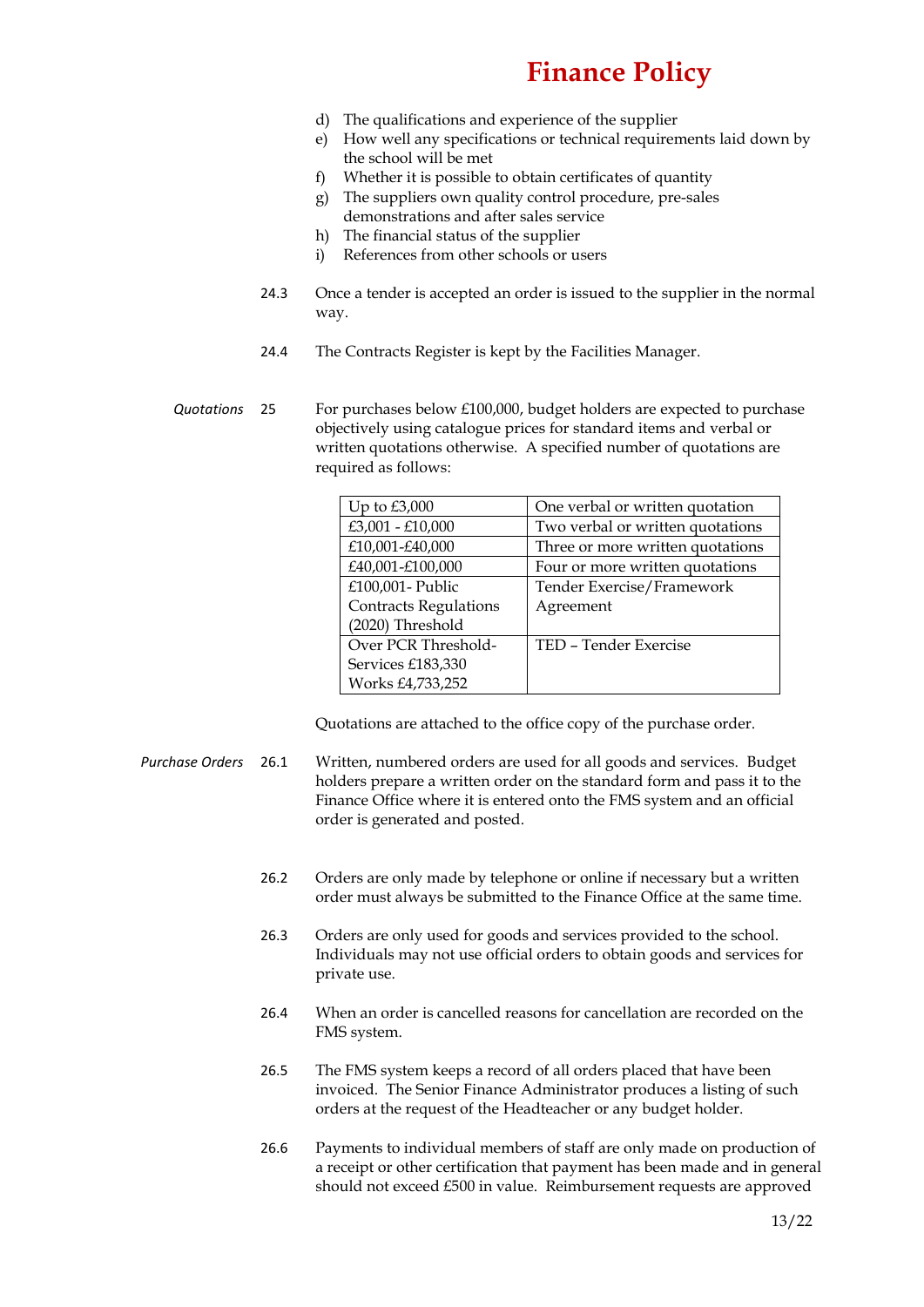for payment by the relevant budget holder or if it is a budget holder himself who is to be reimbursed, a Deputy Head or Headteacher is to approve.

- 26.7 Orders made without following the above procedure will be deemed to be an invalid school order and the individual who placed the order will become liable for any costs including any subsequent costs of return.
- *Receipt of Goods* 27.1 All goods received are delivered to Reception where practicable. The Receptionist informs the Budget Holder the same day that the goods have arrived. Goods are to be stored in the post room until collected by the Budget Holder.
	- 27.2 With 24-hours of being notified, the Budget Holder is to check the delivery note against the order and then sign and date it and pass it on to the Senior Finance Administrator
	- 27.3 Any shortages or defective items in the goods supplied are clearly indicated on the delivery note by the Budget Holder who is responsible for ensuring the delivery is rectified.
- *Purchase Invoices* 28.1 All purchase invoices are to be handed to the Finance Assistant who records the invoices on the FMS system.
	- 28.2 Where goods received were short or defective in some respect, and this still has not been rectified, this is clearly noted on the invoice so that payment is not made until either a credit note is received or the full and correct delivery is received. If this remains unresolved the supplier's credit control department must be contacted to advise them that there is a problem with the delivery to ensure that the school does not incur finance charges. A record of any communication must be kept on the file in the Finance Office.
	- 28.3 The Senior Finance Administrator carries out a final check to ensure that all the school's procedures have been followed.
	- *Payment of Invoices* 29.1 The Senior Finance Administrator pays all invoices within 30 working days of their receipt if possible. It is the policy of the school to pay all invoices by the due date and also to take advantage of any discounts available for early settlement where this is to the school's advantage. Invoices should not be paid early as a matter of course. Payments in advance of receipt of goods or services are only made where it is a condition of the supplier and the Deputy Head (is satisfied that there is no alternative.
		- 29.2 Payment is made when the Senior Finance Administrator has made the following checks :
			- a) Goods or services have been received and checked to the order.
			- b) Expenditure has been properly incurred and payment has not already been made.
			- c) Prices agree with quotations, tenders, contracts or catalogue prices and arithmetic is correct.
			- d) VAT has been properly accounted for.
			- e) The invoice has been correctly coded.
			- f) Discounts have been taken where applicable.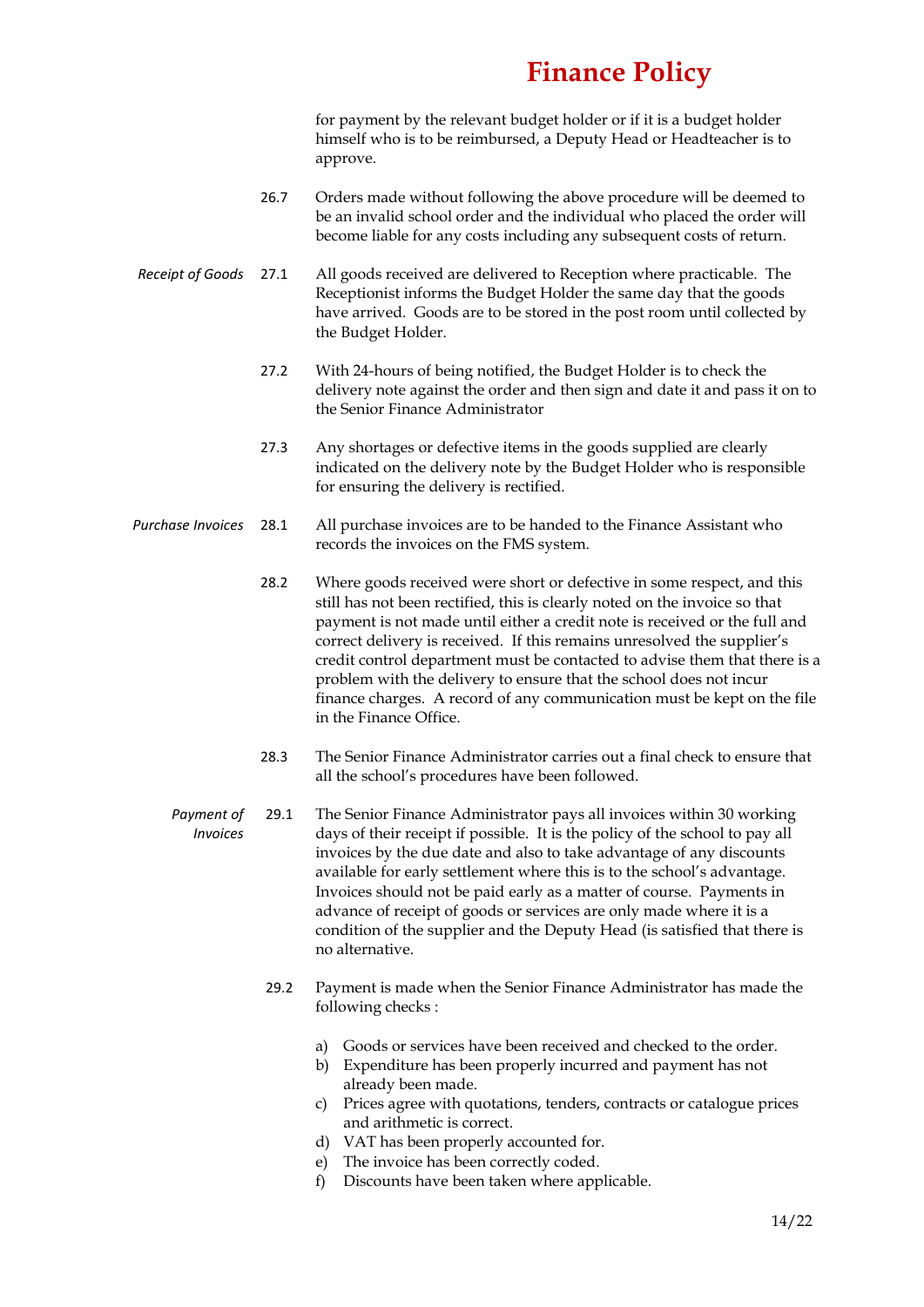- 29.4 Cheque and BACS run payments from public and non-public funds are signed by two authorised signatories.
- 29.5 The following procedures are followed when a cheque is signed/BACS processed:
	- a) The invoices, orders and confirmation of delivery are presented to the signatories.
	- b) The cheque signatory must not sign a cheque relating to goods or services for which he has also authorised the expenditure.
	- c) The school copy of the remittance advice is attached to the invoice by the Finance Assistant.
	- d) All cheques drawn are crossed as account payee only to avoid the possibility of improper negotiation of cheques.
	- e) The cheque signatories check the supporting documentation and that the invoice has been authorised and evidence this by signing the top of the cheque printout.
	- f) The senior authorising officer should be the last to sign.
	- g) No signatory is to sign a blank cheque.
	- h) No payment will be made on a photocopied invoice unless exhaustive checks have been made to confirm that payment has not previously been made. Confirmation that such checks have been made is recorded by the Senior Finance Administrator writing on the invoice – "Copy not previously passed for payment" and signing.
	- i) Payments are not to be made against statements.
- *Month-End Procedures* 30 At the end of each month the School Business Manager extracts a list of balances from the purchase ledger and compares the total with the purchase ledger control account in the nominal ledger. Any reconciling items are noted and adjusted if required.
- *Purchases from Trust Funds* 31 Any purchase made through the school account will be deemed to be on behalf of the school. If the school uses trust funds or is given funds from a private source to purchase specific items, then any goods become the property of the school.
	- *Taxation* 32 The school recognises the importance of ensuring correct procedures in relation to transactions where there is some tax implication.
		- *VAT* 33 The school abides by Local Authority regulations for VAT procedures, including VAT on trips and business activities (ie. VAT sponsorship).
- *Cash and Cheque Income from Pupils* 34.1 Teaching staff are not responsible for the collection of money and should not ordinarily do so. Payment of monies for school trips, materials, school meals credit, etc. by pupils is to be arranged through School Gateway.
	- *Fund Raising* 35.1 Monies raised by fund-raising activities for the benefit of the school will be paid into the school accounts. It is the responsibility of the event organizer to ensure all income is handed over to the Finance Assistant who records receipt.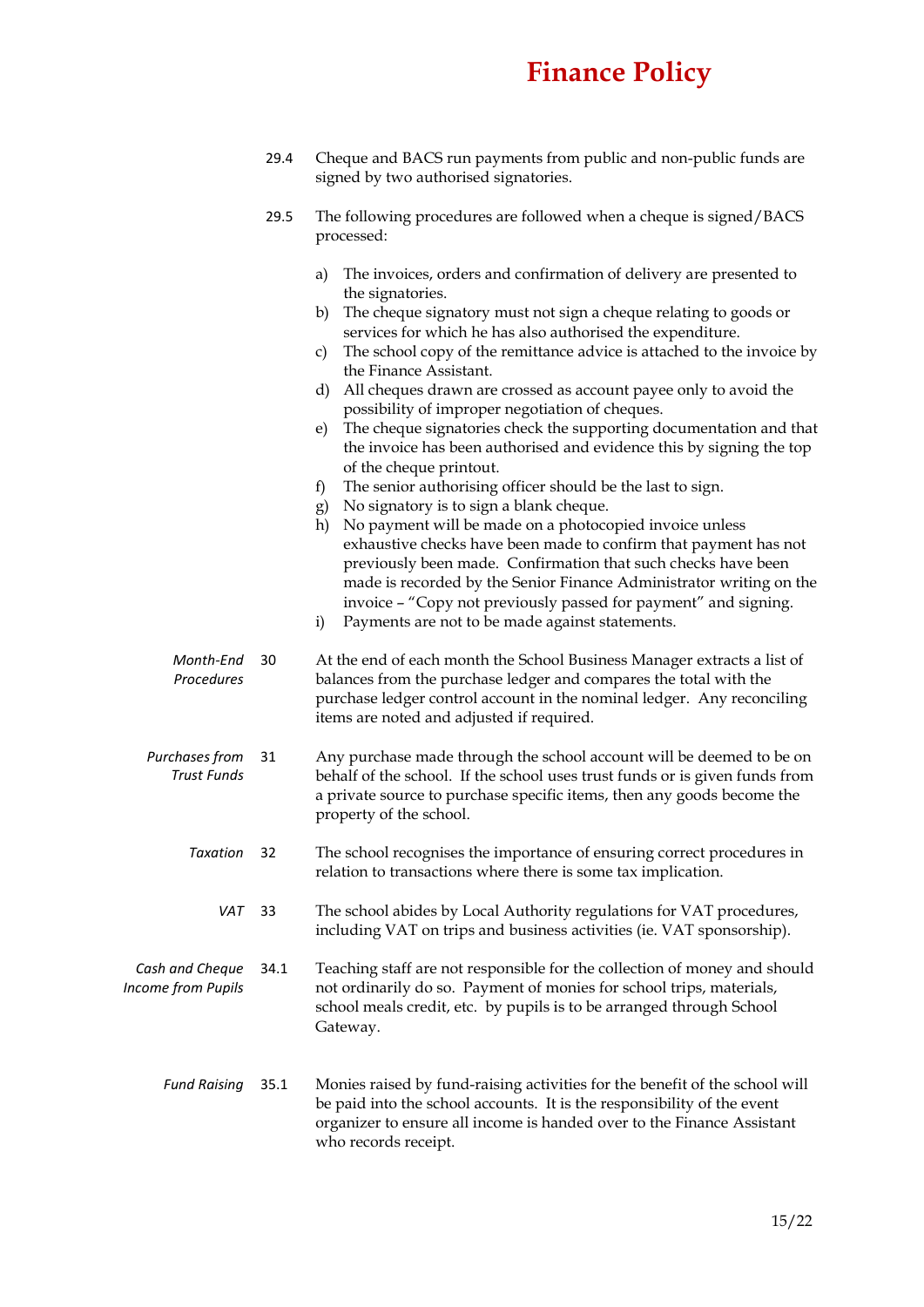- 35.2 Monies raised by fund-raising activities for charities will be processed by the Finance Office and paid, to the designated charity.
- *Bad Debts* 36 Bad debts are only written off when the school has followed all reasonable steps to ensure their recovery. The Headteacher is authorised to write off any debt under £500. Debts above £500 are reported to the Finance, Personnel & Resources Committee for decision. Debts above £5000 are reported to the full Governing Body for decision.
- *Bank Accounts* 37.1 The school only operates bank accounts selected from the approved list in the Scheme and ensures that all transactions on its bank accounts comply with the Scheme and Local Authority regulations.
	- 37.2 The school does not overdraw its bank account or make arrangements with its bankers for overdrafts, loans or any other form of credit or deferred purchase relating to the delegated budget. The school does not offer any security to the bank.
	- 37.3 The school Debit Card will be used in accordance with the school Debit card policy.
	- 37.4 No new bank account or change in the current bank account should take place without formal authorisation by the Finance, Personnel & Resources Committee.
	- 37.5 The school and members of the school will not make use of any private bank accounts for school business.
	- 37.6 Bank reconciliations are completed monthly. All bank reconciliations are performed within thirty working days of the month end and are reviewed by the School Business Manager. The Headteacher will sign off the reconciliation to evidence each bank reconciliation.
	- 37.7 Current bank signatories are listed in the Appendix. Any of these signatories leaving the school will immediately cease to be a signatory and arrangements will be made by the School Business Manager with the bank to remove the signatory and replace him.
	- 37.8 Bank signatories for the delegated budget must be employees of the College. Bank signatories for Trust fund accounts may include governors.
	- 37.9 Changes in the arrangements for standing orders and direct debits must have the written authorisation of a Deputy Head and School Business Manager.
- *Cash Banking* 38.1 Wimbledon College is working towards a cashless school. No monies are accepted in the refectory and all collections are encourage to use digital or online platforms. However where cash and cheques are received they are locked in a secure place prior to banking to safeguard against loss or theft. All cash is banked intact and without delay and recorded on paying-in slips. Bank paying-in slips show the split of cash and cheques and reference cheques to related debt.
	- 38.2 All cash and cheques are banked by the Senior Finance Administrator.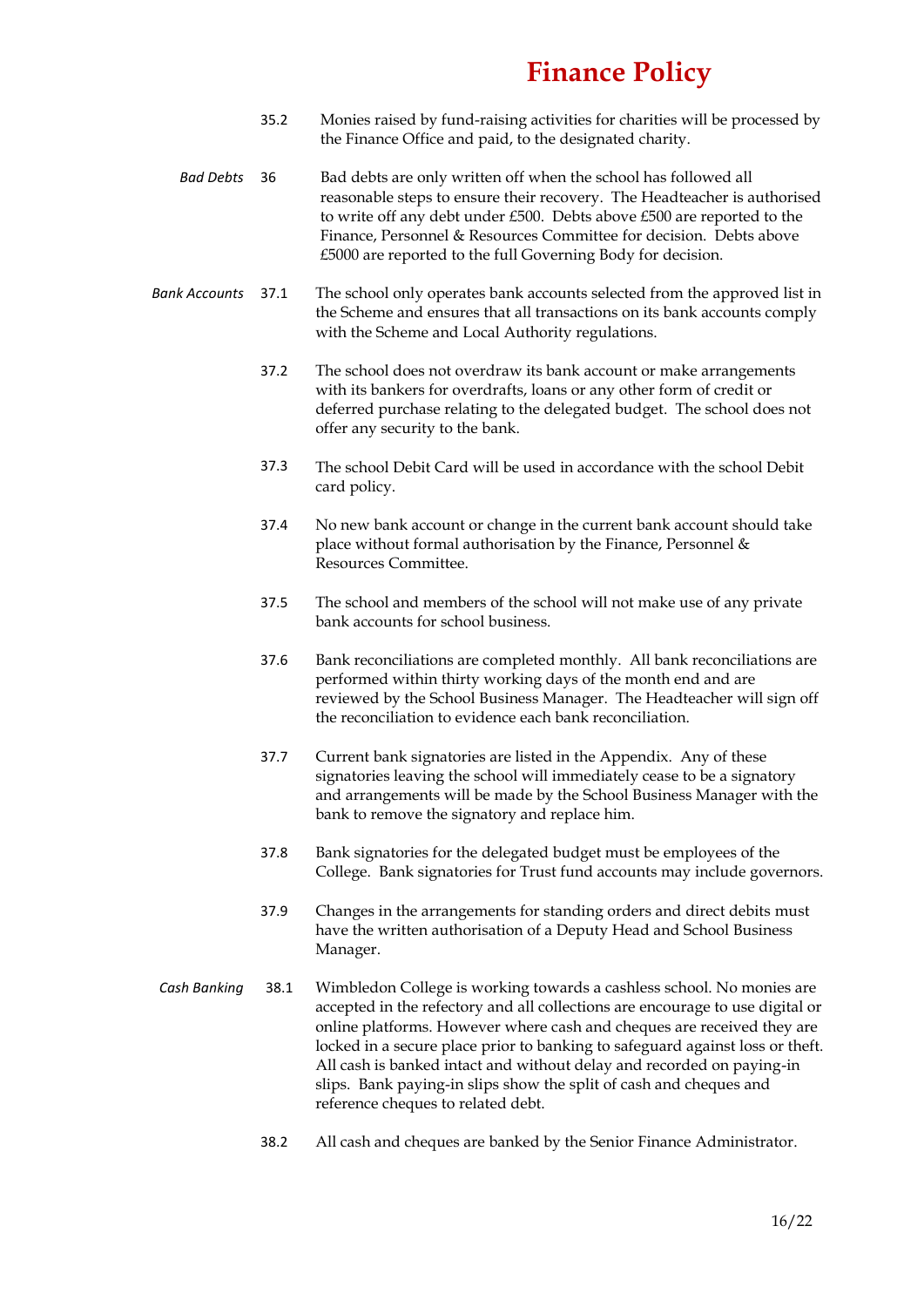- 38.1 Money for banking is banked at the local branch with two members of staff in attendance.
- 38.2 Any cash received in excess of the insured limit for the safes (£5,000) will be banked on the same day.
- *Cashbooks* 39 Cashbooks are kept for all accounts in a computerised format for the delegated budget (FMS) and Trust funds (Xero).
	- *Safe* 40 Arrangements with regard to the two school safes are as follows:
		- a) Cash and cheque books are kept in the safe except when being processed.
		- b) Keys to the safes are held by (1) the School Business Manager and Receptionist and (2) the School Business Manager and the Senior Finance Administrator and are removed from the premises overnight.
		- c) The insured cash limit for each safe is £5,000.
		- d) For periods of less than 24-hours, up to £300 may be kept in a locked drawer, but it must be placed in the safe at the earliest opportunity.
		- e) A record of unpresented cheques is maintained and of all items not recorded on the finance system.
- *Petty Cash* 41.1 The School operates a Petty Cash system. Reimbursement of small purchases by staff is made by cash up to the value of £150 and greater than that payment is made by cheque or BACS
	- 41.2 The petty cash imprest level is £1054.
- *Reimbursement* 42.3 Reimbursement to individuals for authorised expenses or travel expenses over £150 will be made by cheque or BACS
	- *Investments* 43.1 No public investments of delegated budget funds are made other than in the bank accounts listed in the Appendix.
		- 43.2 The school only receives money from :
			- a) The Local Authority (the Delegated Budget and other funds)
			- b) The DFE (Devolved Formula Capital and CIF funding)
			- c) VAT and tax reimbursements
			- d) The Trustees for Roman Catholic Purposes (TRCP)
			- e) Contributions towards school expenditure by private funds, charities or companies
			- f) Any other permissible sources
		- 43.3 All cheque payments from the bank accounts require two authorised cheque signatories. The cheque signatories are listed in the Appendix and the bank maintains specimen signatures. All cheque books and other financial stationery are kept securely. All bank statements are filed sequentially.
		- *Payroll* 44.1 The Finance, Personnel & Resources Committee formally approves, terminations and salary levels except that of the Headteacher which is made by the full Governing Body. The Headteacher approves all appointments, starting salaries, changes of hours and TLR's.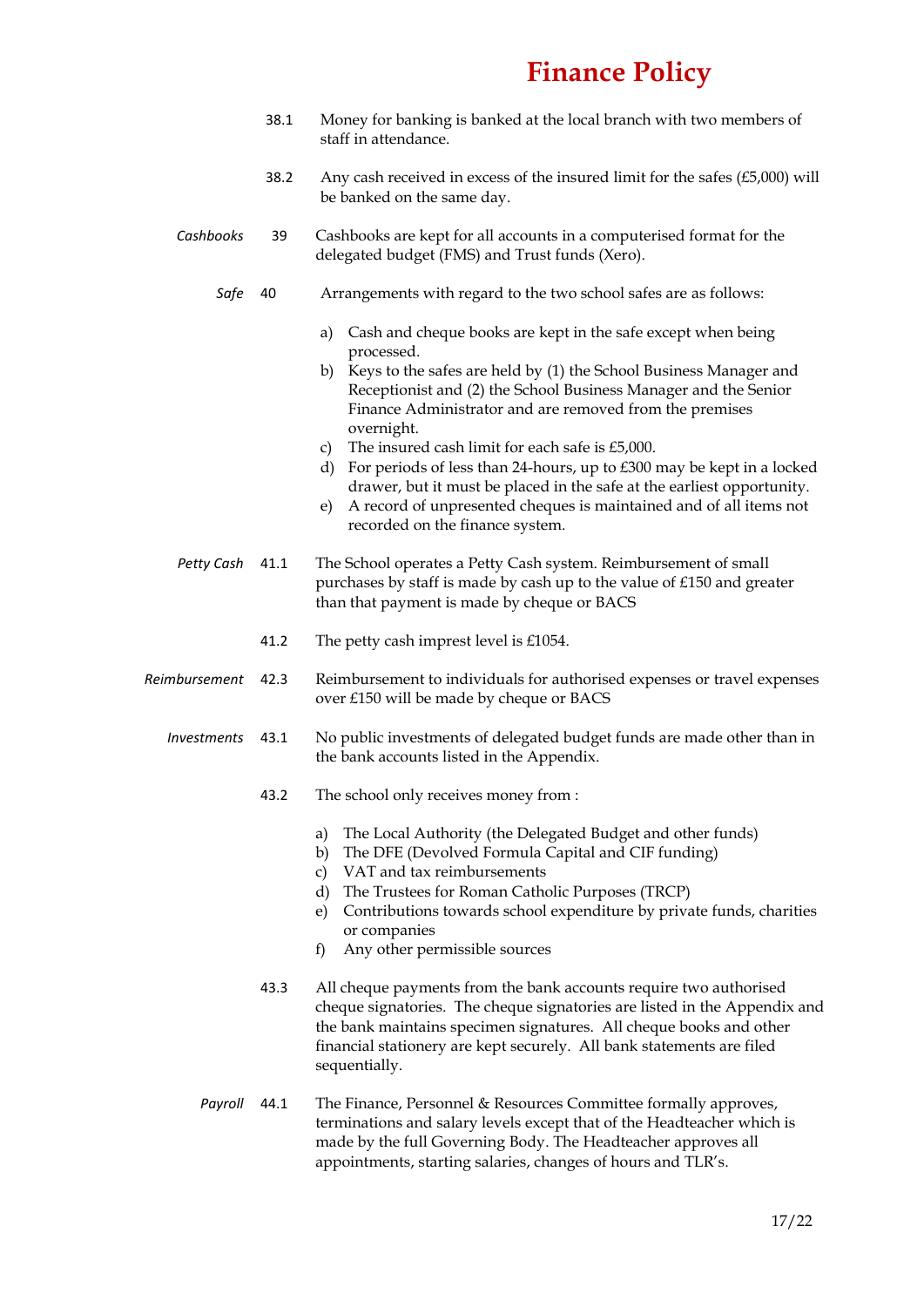- 44.2 The Finance, Personnel & Resources Committee appoints a payroll provider and reviews the performance and value for money of the payroll contract each year.
- 44.3 The payroll provider accepts instructions only from the Headteacher or School Business Manager.
- 45.4 With the authorisation of the Chair of Governors, the School Business Manager will notify any changes to the Headteacher's salary to the payroll provider.
- 44.5 Net payments to staff and payments to HM Customs and Revenue are made by the payroll provider.
- 44.6 Teachers' pension payments are made by the payroll provider to the Teachers' Pensions Agency.
- 44.7 Overtime claims are completed at the end of each month and paid with the following month's salary. Overtime claims are authorised in advance by a Deputy Head. Claims should be submitted for payment authorised by their line manager.
- 44.8 Personnel files for teaching and support staff are securely kept by the HR Officer. Access is restricted to the Headteacher, Deputy Heads, School Business Manager and Headteacher's PA.

#### *Monthly Procedures* 45 The following procedures take place on a monthly basis and are performed by the School Business Manager unless otherwise indicated :

- a) Standard data variation forms are completed in respect of any starters, leavers, etc., and authorised by the Headteacher prior to despatch to the payroll provider.
- b) Overtime claims are summarised by the School Business Manager and sent to the payroll provider following authorisation by a Deputy Head.
- c) The School Business Manager obtains termly reports on the content of payroll master files and checks them against the school's documentation to ensure that they match.
- d) The payroll details received from the payroll provider are checked to ensure all amendments such as overtime and supply staff have been made correctly.
- e) The gross pay for each employee is checked against FMS records and the reasons for any variations noted.
- f) The School Business Manager reconciles gross pay as per the payroll to personnel records monthly.
- g) All staff are paid on a monthly basis.
- *Insurance* 46.1 Insurance for Wimbledon College is provided as part of arrangements made by the Department for Education Risk Protection Arrangement scheme (RPA).
	- 46.2 The adequacy of insurance is reviewed annually by the Finance, Personnel & Resources Committee when agreeing the budget. Risks not covered by RPA are covered by using an insurance broker.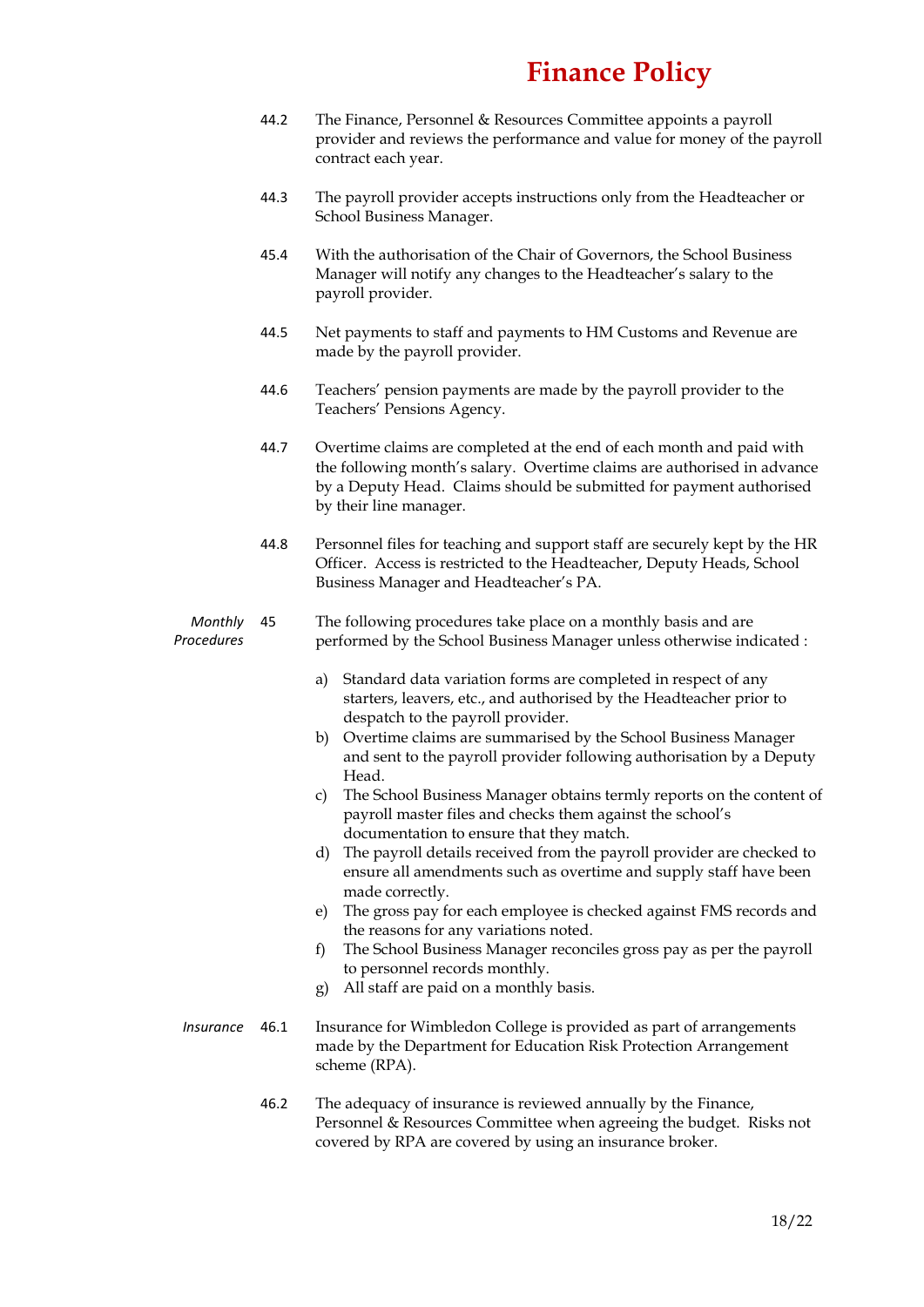- 46.3 The insurers are notified by the School Business Manager of new risks, property and equipment which require insurance or any alteration affecting existing insurance as they arise.
- 46.4 The school immediately informs its insurers of accidents, losses and other incidents which may give rise to an insurance claim. Claims under an insurance policy are authorised by the School Business Manager.
- *Asset Register* 47.1 The Governing Body is responsible for maintaining the school's assets securely. The Facilities Manager oversees maintenance of the asset register. The asset register is kept electronically and available to members of the school leadership team.
	- 47.2 The Finance Assistant notifies the Site Supervisor of all new acquisitions with a cost greater than £100 to go onto the asset register, although items of a lower value may sometimes be included (especially where a number of items purchased together with an overall value above £100 such as classroom desks and chairs, or computers). The Site Manager then arranges for the items to be security marked.
	- 47.3 Budget Holders are responsible for ensuring that assets they have purchased are marked as belonging to the school. The Facilities Supervisor sends an asset listing to each Budget Holder annually. Each Budget Holder is required to check the existence, condition and adequacy of security marking for the assets under their control and report any differences. The Site Manager follows up discrepancies with the Budget Holder. Any significant losses are reported to the Governing Body through the Facilities Manager.
	- 47.4 Requests for school assets to be used off site must be approved by a Deputy Head and a signed and dated inventory completed and checked on return. Anyone borrowing equipment for non-school purposes is responsible for its insurance or replacement if lost or damaged. Routine assets taken off site (such as sports equipment) do not need to be recorded. The Facilities Manager checks annually that these procedures are being followed.
- *Disposal of Assets* 48.1 Disposals of assets are authorised by the relevant Budget Holder, Deputy Head, School Business Manager, Headteacher or Governing Body as follows:

|                | <b>Upper Limit</b> |
|----------------|--------------------|
| Budget Holder  | £200               |
| Deputy Head    | £5000              |
| Headteacher    | £10,000            |
| Governing Body | Over £10,000       |

48.2 Assets which are no longer required are sold where possible. The School Business Manager is responsible for ascertaining the viability of selling such assets or making arrangements for their disposal.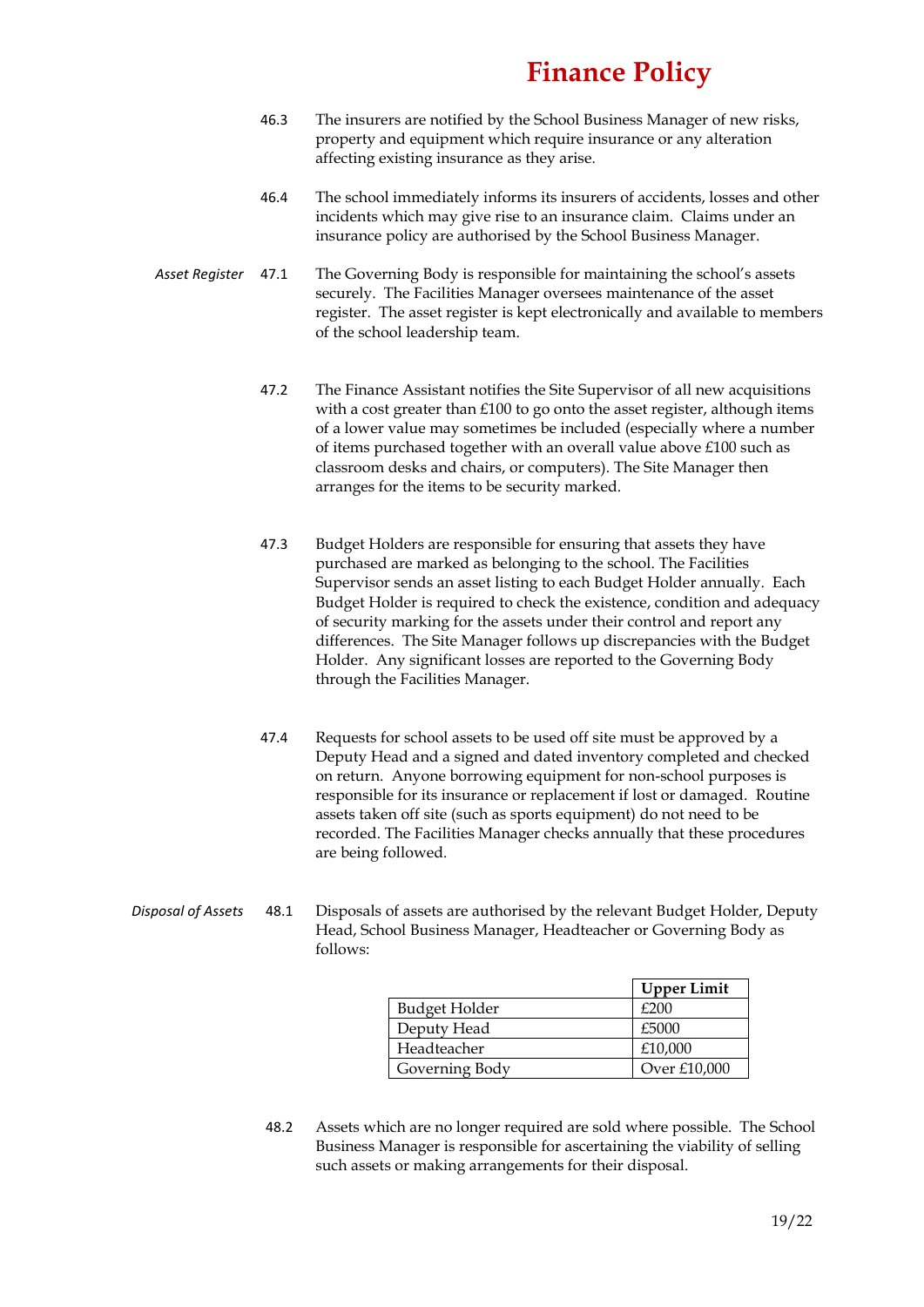- *Losses* 49.1 All losses are reported to the School Business Manager who informs the insurers and the police (if the loss is a result of burglary or theft). The School Business Manager liaises with the insurers in administration of the claim.
	- 49.2 The School Business Manager maintains a record of losses and insurance monies received. The Finance, Personnel & Resources Committee is informed of significant losses.
- *Leasing* 50 The Finance, Personnel & Resources Committee is responsible for approving all leasing and hiring arrangements over £50,000. The Headteacher is responsible for approving all leasing and hiring arrangements up to £50,000.
- *Audit* 51.1 The school is subject to the Local Authority internal audit arrangements. The Governing Body is committed to acting appropriately upon the recommendations of the internal audit report.
	- 51.2 The school is also subject to the audit regime determined by the Audit Commission including the public fraud initiative.
	- 51.3 Through the 1929 Trust for Roman Catholic Purposes, the school is accountable to the Charity Commission for Trust funds.
	- 51.4 An independent financial review and certification of accounts is undertaken of Trust funds (including the School Fund and Appeal funds) each year and submitted to the Finance, Personnel & Resources Committee.
- *Premises and Grounds* The buildings and grounds of Wimbledon College at Edge Hill and Coombe Lane are owned by the Trustees for Roman Catholic Purposes (the Jesuit Trustees). Any purchase, sale, construction, or significant alteration of buildings or grounds must have the approval of the Trustees.
	- 52.2 Significant parts of the College are Grade II listed buildings within a designated Conservation Area. Building works, repairs and alterations must comply with English Heritage and Local Authority requirements.
- *De-minimis level* 53 The de-minimis of capital expenditure for the London Borough of Merton is set at £10,000 per project. This applies to all schemes within the capital programme, however in exceptional circumstances thresholds below this may be considered where specific items of expenditure are below this deminimis level but meet proper accounting definitions of capital expenditure.

Wimbledon College choose to adopt the above de-minimis limit rather than the limit of £2,000 as mentioned in some Department for Education and HMRC guidance for various types of school.

*Licensing of School Facilities to Outside Users* The licensing of College premises is conducted through a limited company (Wimbledon College Ltd.) established for that purpose. The ultimate parent of the company is the Governing Body of Wimbledon College. Wimbledon College Ltd is registered No 2783713.